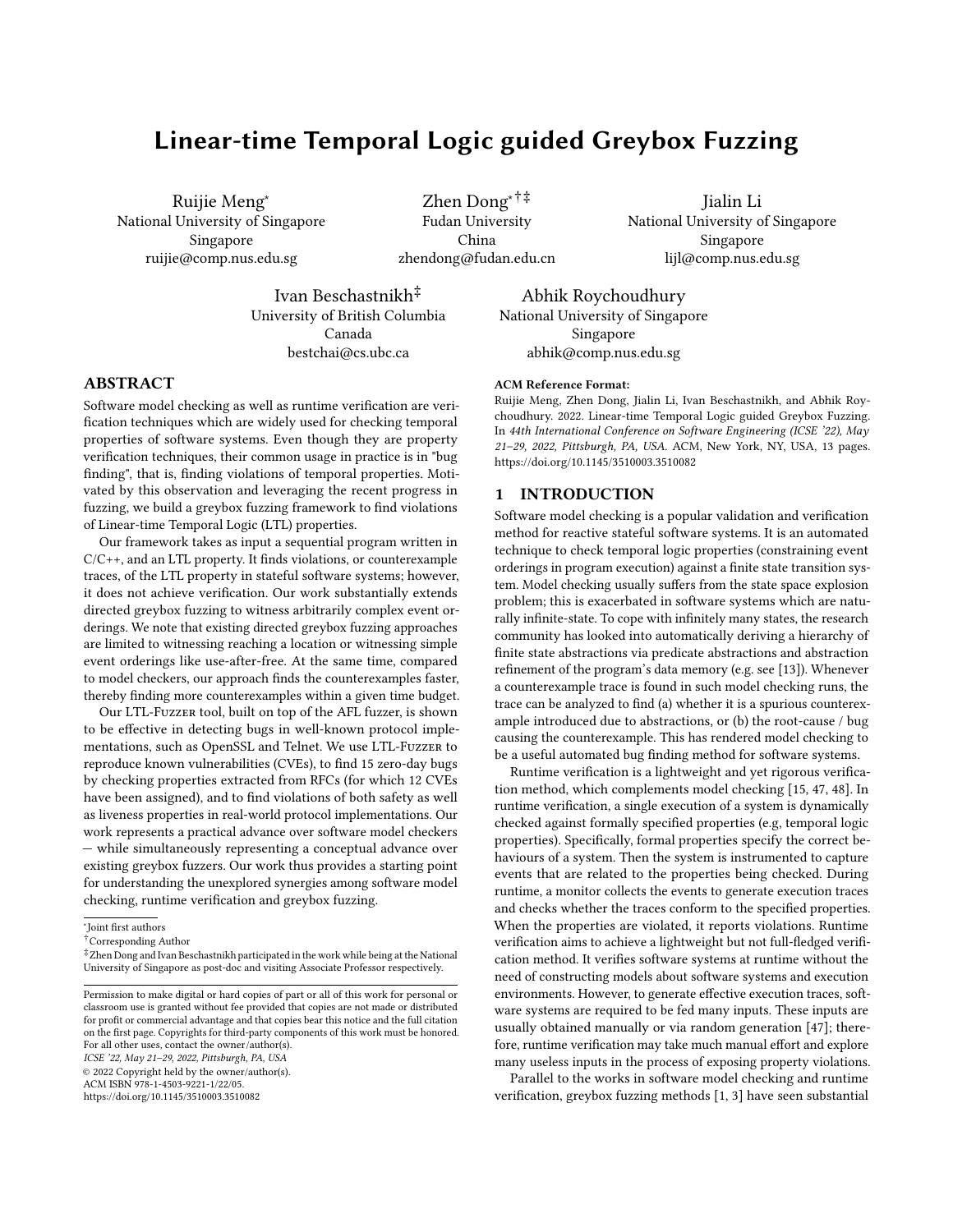recent advances. These methods conduct a biased random search over the domain of program inputs, to find bugs or vulnerabilities. The main advantage of greybox fuzzing lies in its scalability to large software systems. However, greybox fuzzing is only a testing (not verification) method and it is mostly useful for finding witnesses to simple oracles such as crashes or overflows. Recently there have been some extension of greybox fuzzing methods towards generating witnesses of more complex oracles, such as tests reaching a location [17]. However, generating inputs and traces satisfying a complex temporal property remains beyond the reach of current greybox fuzzing tools. Thus, today's greybox fuzzing technology cannot replace the bug-finding abilities of software model checking and runtime verification.

In this paper, we take a step forward in understanding the synergies among software model checking, runtime verification and greybox fuzzing. Given a sequential program and a Linear-time Temporal Logic (LTL) property  $\phi$ , we construct the Büchi automata  $\mathcal{A}_{\neg \phi}$  accepting  $\neg \phi$ , and use this automata to guide the fuzz campaign. Thus, given a random input exercising an execution trace  $\pi$ , we can check the "progress" of  $\pi$  in reaching the accepting states of  $\mathcal{A}_{\neg \phi}$ , and derive from  $\mathcal{A}_{\neg \phi}$ , the events that are needed to make further progress in the automata. Furthermore, in general, traces accepted by  $\mathcal{A}_{\neg\phi}$  are infinite in length and visit an accepting state infinitely often. To accomplish the generation of such infinite-length traces in the course of a fuzz campaign, we can take application state snapshots (at selected program locations) and detect whether an accepting state of  $\mathcal{A}_{\neg \phi}$  is being visited with the same program state. The application state snapshot can also involve a state abstraction if needed, in which case the counterexample trace can be subsequently validated via concrete execution.

We present a fuzzing-based technique that directs fuzzing to find violations of arbitrary LTL properties. To the best of our knowledge, no existing fuzzing technique is capable of finding violations of complex constraints on event orderings such as LTL properties. Existing works on greybox fuzzing are limited to finding witnesses of simple properties such as crashes or use-after-free. This is the main contribution of our work: algorithms and an implementation of our ideas in a tool that is able to validate any LTL property, thereby covering a much more expressive class of properties than crashes or use-after-free. Our work adapts directed greybox fuzzing (which directs the search towards specific program locations) to find violations of temporal logic formulae. We realize our approach for detecting violations of LTL properties in a new greybox fuzzer tool called LTL-Fuzzer. LTL-Fuzzer is built on top of the AFL fuzzer [1] and involves additional program instrumentation to check if a particular execution trace is accepted by the Büchi automaton representing the negation of the given LTL property.

We evaluated LTL-Fuzzer on well-known and large-scale protocol implementations such as OpenSSL, OpenSSH, and Telnet. We show that it efficiently finds bugs that are violations of both safety and liveness properties. We use LTL-Fuzzer to reproduce known bugs/violations in the protocol implementations. More importantly, for 50 LTL properties that we manually extracted from Request-for-Comments (RFCs), LTL-Fuzzer found 15 new bugs (representing the violation of these properties), out of which 12 CVEs have been assigned. These are zero-day bugs which have previously not been found. We make the data-set of properties and

ICSE '22, May 21–29, 2022, Pittsburgh, PA, USA Ruijie Meng, Zhen Dong, Jialin Li, Ivan Beschastnikh, and Abhik Roychoudhury

the bugs found available with this paper. We expect that in future, other researchers will take forward the direction in this paper to detect temporal property violations via greybox fuzzing. The dataset of bugs found by LTL-Fuzzer can thus form a baseline standard for future research efforts. The dataset and tool are available at https://github.com/ltlfuzzer/LTL-Fuzzer

# 2 APPROACH OVERVIEW

At a high level, our approach takes a sequential program  $P$  and a Linear-time Temporal Logic (LTL) property  $\phi$  as inputs. The atomic propositions in  $\phi$  refer to predicates over the program variables that can be evaluated to true or false. An example is a predicate  $x > y$ in which  $x$  and  $y$  are program variables. Our approach identifies program locations at which the atomic propositions in the LTL property may be affected. For this, we find program locations at which the values of variables in the atomic proposition and their aliases may change.<sup>1</sup> Our technique outputs a *counterexample*, i.e., a concrete program input that leads to a violation of the specification. Counterexample generation proceeds in two phases. In the first phase, the program  $P$  is transformed into  $P'$ . For this, we use code instrumentation to monitor program behaviors and state transitions during program execution. We check these against the provided LTL property. In the second phase, a fuzz campaign is launched for the program P' to find a counterexample through directed fuzzing.

We illustrate our technique with an FTP implementation called Pure-FTPd<sup>2</sup>. Pure-FTPd is a widely-used open source FTP server which complies with the FTP RFC $3$ . Here is a property described in the RFC that an FTP implementation must satisfy. The FTP server must stop receiving data from a client and reply with code 552 when user quota is exceeded while receiving data. Code 552 indicates the allocated storage is exceeded. Throughout this paper, we will use this FTP property – as represented by  $\phi$  – to illustrate how our technique finds property violations in Pure-FTPd.

#### 2.1 LTL Property Construction

We start by manually translating the informal property in the RFC into a LTL property  $\phi$ . For this, we search the Pure-FTPd source code using keywords APPE and 552. Source code analysis reveals that (1) Pure-FTPd implements a quota-based mechanism to manage user storage space and it works only when activated, and (2) the command APPE is handled by the function dostor(), in which user\_quota\_size is checked when receiving data. When the quota is exceeded, the server replies with code 552 (MSG\_QUOTA\_EXCEEDED) via the function addreply(). We therefore construct the property  $\phi$  as

$$
\neg F(a \wedge F(o \wedge G\neg n))\tag{1}
$$

The negation of  $\phi$  is thus

 $F(a \wedge F(o \wedge G\neg n))$ 

where definition of atomic propositions  $a$ ,  $o$ ,  $n$  appear in Table 1.

Next, we identify program locations where the values of variables in atomic propositions in  $\phi$  may change at runtime. A simple

<sup>&</sup>lt;sup>1</sup>In general, our approach requires an alias analysis to map the atomic propositions to

program locations.<br><sup>2</sup>https://www.pureftpd.org/project/pure-ftpd/

<sup>3</sup>https://www.w3.org/Protocols/rfc959/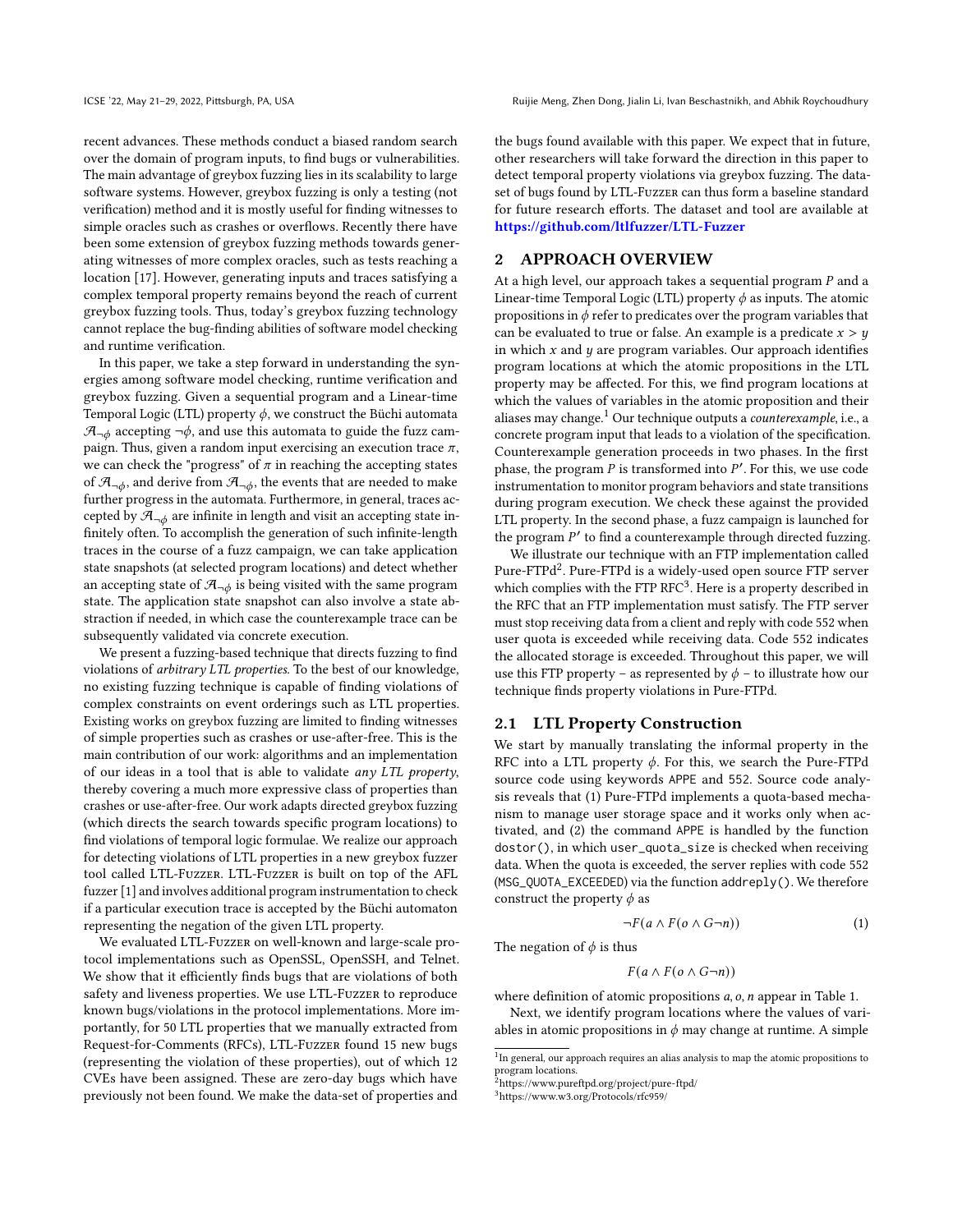Table 1: Mapping between atomic propositions and program locations ("..." indicates omitted loop entries).

| Predicate                     | Atomic Prop. | Locations                                                            |
|-------------------------------|--------------|----------------------------------------------------------------------|
| quota $activated = true$      | a            | $\langle ftpd.c, 6072 \rangle$                                       |
| user dir size $>$ user quota  |              | $\langle safe_r w.c, 12 \rangle$<br>$\langle safe\_rw.c, 43 \rangle$ |
| $msg\_quota\_exceeded = true$ | n            | $\langle ftpd.c, 4444 \rangle$<br>$\langle ftpd.c, 3481 \rangle$     |
| $loop$ entry = true           |              | $\langle ftpd.c, 4067 \rangle$                                       |

example is the proposition  $\dot{quota}\_activated = true$ , which corresponds to the program location where quota checking is enabled in Pure-FTPd. At another statement, user\_dir\_size > user\_quota, we consider the first statement of functions that are used to store data in user directories. As a result, whenever data is written to user directories, those functions will be invoked and this proposition will be evaluated, i.e., all cases where user quota is exceeded will be captured in an execution. For  $msg\_ quota\_exceeded = true$ , we identify function invocations of addreply(552, MSG\_QUOTA\_EXCEEDED...) which are a reply to clients when the quota is exceeded. Specific program locations for each atomic proposition are listed in Table 1. Their corresponding code snippets are shown in Listings 1, 2, 3, and 4. Here, we show one code snippet per atomic proposition. For convenience, we use a tuple  $\langle l, p, c_p \rangle$  in which *l* denotes a program location,  $p$  is an atomic proposition, and  $c_p$  represents the predicate for the atomic proposition  $p$ . At the end of our manual LTL property generation process, we output a list  $L$  comprising such tuples. For the example property, the manual process of writing down the predicates and the accompanying tuples was completed by one of the authors in 20 minutes.

#### Listing 1: Enabling the user quota option:<ftpd.c, 6072>.

```
6063 #ifdef QUOTAS<br>6064 case 'n': {
        case 'n': {
...
6072 user_quota_size *= (1024ULL * 1024ULL);<br>6073 + if(1){
6073 + i f(1)<br>6074 + gene
6074 + generate_event("a");<br>6075 + if(liveness) record_
               if(liveness) record\_state();
6076 +}
```
#### Listing 2: Writing to user directories:<safe\_rw.c, 12>.

```
12 safe_write (const int fd, const void * const buf_,
13 size_t count, const int timeout)<br>14 {
14 {<br>15 ++ if(user_dir_size > user_quota){<br>+ generate event("o"):
16 + generate_event("0");<br>17 + if(liveness) record_
          if(Iiveness) record state():
18 + \}
```
#### Listing 3: Replying msg\_quota\_exceeded:<ftpd.c, 4444>.

```
4442 afterquota :
4443 if (overflow > 0) {<br>4444 addreply(552. MSG
4444 addreply (552, MSG_QUOTA_EXCEEDED, name);<br>4445 + if(1){
             if (1)4446 + generate_event("n");<br>4447 + if(liveness) record
          if(liveness) record\_state();4448 + }
```

```
Listing 4: Entry of a loop statement:<ftpd.c. 4067>.
```
4066 for (;;) {



Figure 1: Büchi automata accepting traces satisfying  $\neg \phi$ .

 $4067 + if (1)$ <br> $4068 + q$ 4068 + generate\_event ("1");<br>4069 + if (liveness) record  $if(liveness) record\_state()$ ; 4070 + }

# 2.2 Program Transformation

After deriving the property  $\phi$  and the list of tuples L, we transform program  $P$  into  $P'$ , which can report a failure at runtime whenever  $\phi$  is violated. We perform this program transformation using two instrumentation modules: (1) Event generator, which generates an event when a proposition in  $\phi$  is evaluated to true at runtime; (2) Monitor, which collects the generated events into an execution trace and evaluates if the trace violates  $\phi$ . If a violation is found, the monitor reports a failure.

*Event Generator.* To detect changes in  $\phi$ 's proposition values during program execution, the event generator injects event generation statements at specific program locations. To do so, the generator takes the list  $L$  produced in the previous step as input. For each tuple  $\langle l, p, c_p \rangle \in L$ , the generator injects a statement if( $c_p$ ) generate\_event("p"); at the program location l, such that an event associated with  $p$  can be generated when condition  $c_p$  is satisfied. For instance, the program location  $\langle ftpd.c.6072 \rangle$ corresponds to the proposition variable *a* (*quota\_activated = true*) and the enabling condition is true. The generator then inserts a statement if(1) generate\_event("a"); at line 6072 in ftpd.c (see Listing 1). Consequently, whenever  $\langle ftpd.c.6072 \rangle$  is reached, an event associated with  $a$  is generated and recorded at runtime. Instrumentation for the other tuples appear in Listings 2, 3, and 4.

Monitor. The monitor module inserts a *monitor* into program  $P$ to verify if the program behavior conforms to property  $\phi$  at runtime. Specifically, the monitor produces a trace  $\tau$  by collecting events that are generated during execution (by the instrumented code). It then converts the negation of  $\phi$  to a Büchi automata  $\mathcal{A}_{\neg \phi}$ , and checks whether  $\mathcal{A}_{\neg \phi}$  accepts  $\tau$ . If the trace is accepted, the monitor reports a failure, i.e.,  $\phi$  does not hold in P. In our Pure-FTPd example, the negation of  $\phi$  is  $F(a \wedge F(o \wedge G\neg n))$ , and the converted Büchi automata  $\mathcal{A}_{\neg \phi}$  is illustrated in Figure 1.

Checking Safety Properties. A Büchi automata accepts a trace  $\tau$  if and only if  $\tau$  visits an accepting state of the automata "infinitely often" (e.g., state 2 in Figure 1). For the negation of a safety property  $(\bar{\ } \phi)$ , the Büchi automata  $\mathcal{A}_{\neg \phi}$  accepts all traces which reach an accepting state, since all traces reaching an accepting state will loop there infinitely often. Since only a finite prefix of the trace is relevant for obtaining the counter-example of a safety property, the monitor thus outputs a counterexample if it witnesses a trace that leads to an accepting state in the Büchi automata  $\mathcal{A}_{\neg \phi}$ .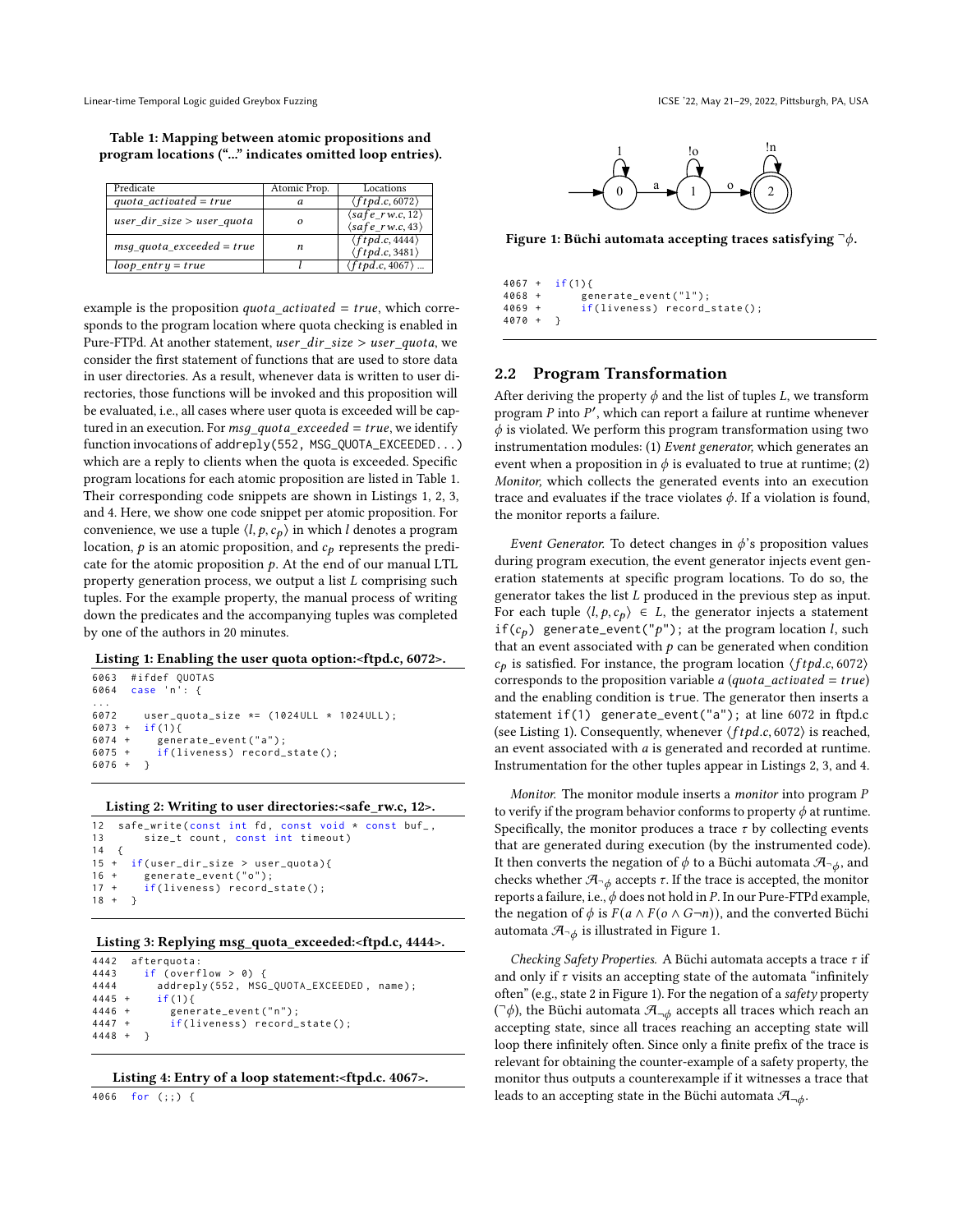Checking Liveness Properties. The Büchi automata of the negation of  $\phi$  accepts a trace  $\tau$  if and only if  $\tau$  visits an accepting state of  $\mathcal{A}_{\neg \phi}$  "infinitely often" (e.g., state 2 in Figure 1). For instance, an infinite trace  $a, o, (v)^\omega$  in which  $v \neq n$  will be accepted by  $\mathcal{A}_{\neg \phi}$ . Formally, such a trace has the form  $\tau = \tau_1(\tau_2)^\omega$  ( $|\tau_2| \neq 0$ ), where  $\tau_1$ starts in an initial state of the Büchi automata  $\mathcal{A}_{\neg \phi}$  and runs until an accepting state *s* of  $\mathcal{A}_{\neg \phi}$ , and  $\tau_2$  runs from the accepting state s back to itself. Witnessing a trace  $\tau = \tau_1(\tau_2)^\omega$  in which  $\tau_2$  occurs "infinitely many times" is difficult in practice, since a fuzz campaign visits program executions which are necessarily of finite length. A straightforward approach to tackle this difficulty is to detect a loop in the trace and terminate execution when witnessing the loop  $\frac{m}{m}$ 

occurs *m* times, e.g.,  $\tau = \tau_1, \tau_2 \tau_2 \cdots$ . This approach is insufficient because witnessing  $\tau_2$  for *m* times does not guarantee  $\tau_2$  occurs infinitely often, for instance for (i=0; i<m+2; i++){ $\dots$   $\tau_2$ ...} may generate  $\tau_2$  for *m* times but stops generating  $\tau_2$  after i==m+1.

In this paper, we record program states when events associated with atomic propositions occur in the execution and detect a state loop in the witnessed trace. If the execution of the state loop produces  $\tau_2$ , that means, trace  $\tau_2$  can be generated infinitely many times by repeatedly going through the state loop. As a result, we assume that the witnessed trace can be extended to an infinite  $\tau_1(\tau_2)^\omega$  shaped trace. Consider following two sequences witnessed in the execution

$$
\tau_e = e_0 e_1 \cdots e_i e_{i+1} \cdots e_{i+h} e_i \cdots e_{i+h}
$$
\n
$$
\xrightarrow{loop \, body}
$$
\n
$$
\tau_s = s_0 s_1 \cdots \overbrace{s_i s_{i+1} \cdots s_{i+h}} s_{i+h+1} \cdots s_{i+2h}
$$

where  $\tau_e$  is a sequence of events associated with atomic propositions that occur in the execution and  $\tau_s$  is a sequence of program states that are recorded when events occur, for instance  $s_i$  indicates the program state that is recorded when the event  $e_i$  occurs. Suppose  $\overline{s_i}$  is identical to  $s_{i+h+1}$ , then  $s_i \cdots s_{i+h+1}$  is a state loop and its loop body is  $s_i \cdots s_{i+h}$ . Whenever  $s_i$  takes input  $I_{s_i \cdots s_{i+h+1}}$  that leads to  $s_i$  from  $s_{i+h+1}$ ,  $s_i$  will transition to  $s_i$  itself. We assume that the system under test is a reactive system taking a sequence of inputs and it is deterministic, that is, the same input always leads to the same program behavior in the execution. Thus,  $e_i e_{i+1} \cdots e_{i+h}$  can be generated infinitely many times by repeatedly executing input  $I_{s_i \cdots s_{i+h+1}}$  on state  $s_i$ . Trace  $\tau_e = e_0 \cdots e_{i-1} (e_i \cdots e_{i+h})^{\omega}$  can be generated by running input  $I_{s_0 \cdots s_i} (I_{s_i \cdots s_{i+h+1}})^\omega$ , where  $I_{s_0 \cdots s_i}$  is an input that leads to state  $s_i$  from  $s_0$  and  $\overline{I_{s_i\cdots s_{i+h+1}}}$  is an input that leads to  $s_i$  from  $s_{i+h+1}$ .

As explained, occurrence of a state loop in the execution is evidence that the witnessed trace can be extended to an infinite  $\tau_1 (\tau_2)^{\omega}$ shaped trace. We leverage this idea to find a violation of a liveness property. When witnessing a trace in the execution that can be extended to a  $\tau_1 (\tau_2)^\omega$  shaped trace that is accepted by Büchi automata  $\mathcal{A}_{\neg \phi}$ , we consider a violation of the liveness property has been found. Hence, for liveness property guided fuzzing, we enrich the program transformation of  $\overline{P}$  to  $\overline{P}'$  as follows: (1) instrumenting a function call that records the current program state when an event appearing in a transtion label of  $\mathcal{A}_{\neg \phi}$  occurs in the execution (shown in Listing 1-4) — specifically, function call record\_state() takes the current program state and generates a hash code for

ICSE '22, May 21–29, 2022, Pittsburgh, PA, USA Ruijie Meng, Zhen Dong, Jialin Li, Ivan Beschastnikh, and Abhik Roychoudhury

the state at runtime; (2) instrumenting event-generating and staterecording statements at the entries of for and while loop statements in the program to observe possible loops in fuzzing. Listing 4 shows the instrumentation of a for loop statement in Pure-FTPd. More detailed and specific optimizations about state saving for checking liveness properties, appear in Section 5.

## 2.3 Witnessing Event Sequences

Since program  $P'$ , generated in the previous step, reports a failure when  $\phi$  is violated, we can find a counterexample for  $\phi$  by fuzzing P'. An input that leads to such a failure is a counterexample. However, finding an input of this kind is challenging because it has to generate an execution in which certain events occur in a specific order. In our running example of Pure-FTPd, the quota mechanism must be activated first in the execution, then user\_quota must be exceeded, and finally the execution must enter a loop in which no msq\_quota\_exceeded is sent back to the client. Existing directed fuzzing approaches like AFLGo [17] aim to direct fuzzing towards a particular program location and cannot drive execution through multiple program locations in a specific order. We now discuss our Büchi automata guided fuzzing in the next section.

#### 3 BÜCHI AUTOMATA GUIDED FUZZING

Given an LTL property  $\phi$  to be checked, automata-theoretic model checking of LTL properties [62] constructs the Büchi automata  $\mathcal{A}_{-\phi}$ accepting all traces satisfying  $\neg \phi$ . In this section we will discuss how  $\mathcal{A}_{\neg\phi}$  can be used to guide fuzzing. First we design a mechanism to generate an input whose execution passes through multiple program locations in a specific order. We design this mechanism by augmenting a greybox fuzzer in two ways.

- Power scheduling. During fuzzing, the power scheduling component tends to select seeds closer to the target on the pre-built inter-procedural control flow graph. Thus, the target can be reached efficiently. To achieve this, we use the fuzzing algorithm of AFLGo [17].
- Input prefix saving. This component observes execution and records input elements that have been consumed when reaching a target.

As mentioned, we focus on fuzzing reactive systems that take a sequence of inputs. The mechanism we follow involves directing fuzzing towards multiple program locations in a specific order. Consider a sequence of program locations  $l_1, l_2 \cdots l_m$ . Our approach works as follows: first, it takes  $l_1$  as the first target and focuses on generating an input that leads to  $l_1$ . Meanwhile, it observes execution and records the prefix  $i_1$  that leads to  $l_1$ . Next, it takes  $l_2$ as the target, and focuses on exploring the space of inputs starting with prefix  $i_1$ , i.e., keeping generating inputs starting with  $i_1$ . As a result, an input that reaches  $l_2$  via  $l_1$  can be generated.

Based on the above mechanism of visiting a sequence of program locations, we develop an automata-guided fuzzing approach. The approach uses the Büchi automata  $\mathcal{A}_{\neg \phi}$  instrumented in program P' and observes the progress that each trace makes on  $\mathcal{A}_{\neg \phi}$  at runtime, e.g., how many state transitions are made towards the accepting state. To guide fuzzing, the approach saves the progress each input achieves on  $\mathcal{A}_{\neg \phi}$  and uses it to generate inputs that make further progress. Specifically, it saves the progress for each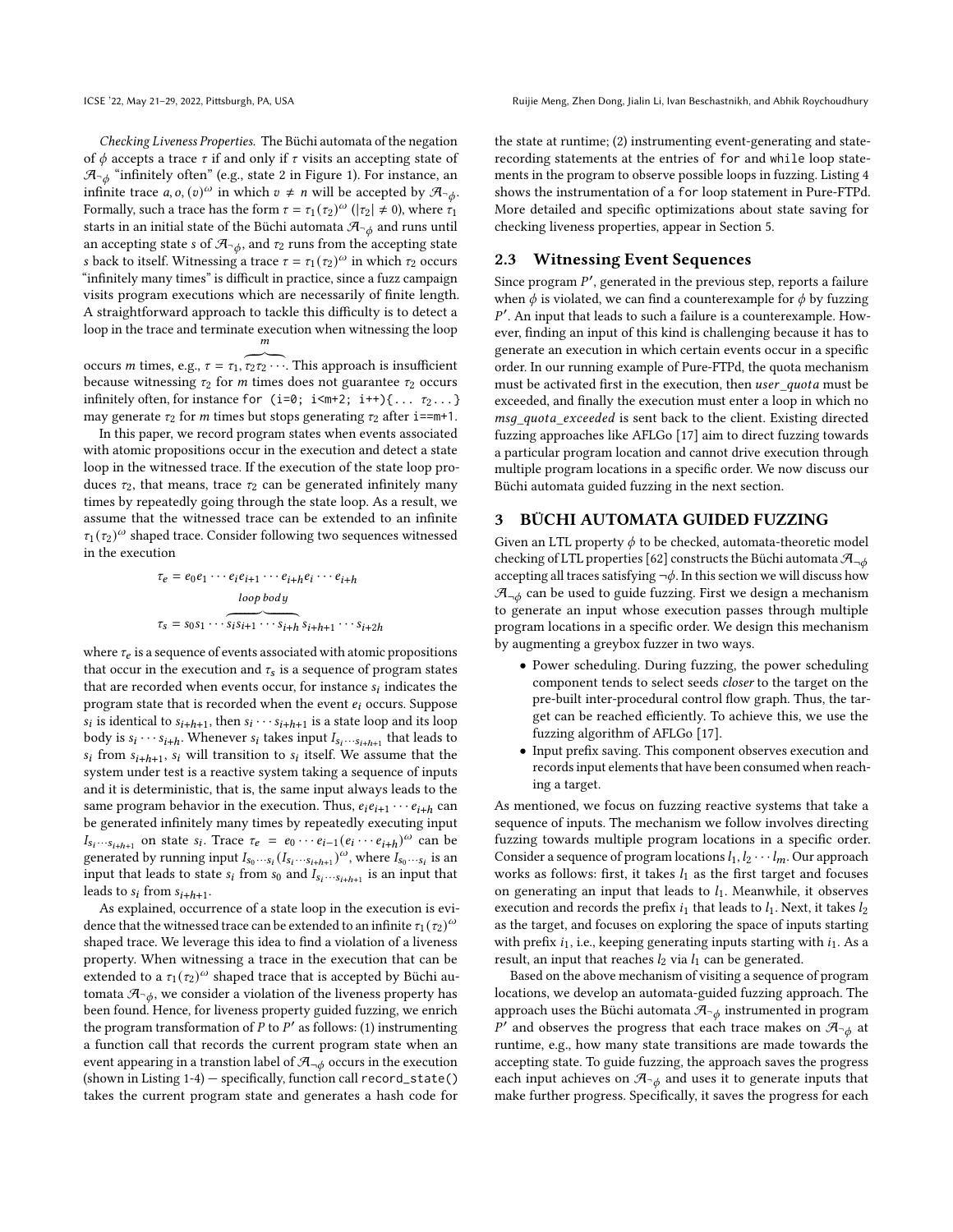input by recording state transitions that are executed on  $\mathcal{A}_{\neg \phi}$  and the input prefix that leads to those transitions. Consider input  $i_0$  and its trace  $\tau_0$  goes from initial state  $s_0$  to state  $s_m$  on automata  $\mathcal{A}_{\neg \phi}$ . The achieved progress is represented as a tuple  $\langle x_c^i \rangle$  $\langle v_0^i, x_0^s \rangle$ , where  $x_0^{i}$ 0 is the shortest prefix of  $i_0$  whose execution trace goes from  $s_0$  to  $s_m$  and  $x_0^s$  $\frac{s}{0}$  is the state transition sequence  $s_0 \cdots s_m$  visited. Such progress tuples are stored into a set  $X$  and are used to guide fuzzing.

For input generation, the approach takes a tuple from  $X$  and uses it to generate inputs that makes further progress. Consider a tuple  $\langle x^i, x^s \rangle$ :  $x^s$  records state transitions on automata  $\mathcal{A}_{\neg \phi}$  which input prefix  $x^i$  has led to. Thus, we can query  $\mathcal{A}_{\neg \phi}$  with  $x^s$  to find a transition that makes further progress, i.e., a state transition that gets closer to an accepting state of  $\mathcal{A}_{\neg \phi}$ . In the example, assuming  $\overrightarrow{x}^s$  is state 0 in Figure 1, then the transition from state 0 to state 1 will be identified since state 1 is closer to the accepting state 2. Suppose t is the next progressive state transition of  $x^s$ , then we can further query  $\mathcal{A}_{\neg \phi}$  to obtain atomic propositions that trigger transition . Then, by querying the map between atomic propositions and program locations, we can identify program locations for those atomic propositions. In the example, atomic proposition  $a$  triggers transition from state 0 to state 1 and its corresponding program location is  $\langle ftpd.c, 6072 \rangle$ , as shown in Table 1.

From the above we can define criteria for an input to make further progress: (1) its execution has to follow the path that an input prefix  $x^i$  has gone through such that the generated trace can go through state transitions  $x^s$ ; and, (2) subsequently the execution reaches one of program locations that are identified above to ensure the generated trace takes a step further in  $\mathcal{A}_{\neg b}$ .

To generate inputs of this kind, our mechanism for generating inputs that traverse a sequence of program locations in a specific order comes into play. Assume  $l_i$  is one of program locations identified above, for making further "progress" in  $\mathcal{A}_{\neg \phi}$ . The mechanism takes  $l_i$  as the target and keeps generating inputs that start with prefix  $x^i$  until generating an input that starts with prefix  $x^i$  and subsequently visits location  $l_i$ . This is how our approach uses tuples in  $X$  to generate inputs that make further "progress" towards an accepting state in the Büchi automata  $\mathcal{A}_{\neg \phi}$ . The detailed fuzzing algorithm is now presented.

#### 4 FUZZING ALGORITHM

Algorithm 1 shows the workflow of our counterexample guided fuzzing. To find a counterexample, the algorithm guides fuzzing in two dimensions. First, it prioritizes the exploration of inputs whose execution traces are more likely to be accepted by  $\mathcal{A}_{\neg \phi}$ . Specifically, if the trace of the prefix of an input reaches a state that is closer to an accepting state on  $\mathcal{A}_{\neg \phi}$ , then its trace is more likely to be accepted. The algorithm selects input prefixes whose traces have been witnessed to get close to an accepting state and keeps generating inputs starting with them (shown in line 5 and line 10). Secondly, the algorithm focuses on generating inputs whose execution makes further progress on  $\mathcal{A}_{\neg \phi}$ . Given an input prefix, the algorithm finds a state transition  $t$  that helps us get closer to an accepting state in  $\mathcal{A}_{\neg \phi}$ , and finds the atomic propositions which enable *t* to be taken (line 6). For the atomic propositions enabling transition  $t$ , we identify the corresponding program locations (line 7). Then we attempt to generate inputs that reach the program location in

| <b>Algorithm 1:</b> Counterexample-Guided Fuzzing                                                                  |  |  |  |  |  |
|--------------------------------------------------------------------------------------------------------------------|--|--|--|--|--|
| <b>Input:</b> $P'$ : The transformation of program under test                                                      |  |  |  |  |  |
| <b>Input:</b> $\mathcal{A}$ <sup>-</sup> $\phi$ : Automata of negation of property under test                      |  |  |  |  |  |
| Input: map: Map between propositions and program locations                                                         |  |  |  |  |  |
| <b>Input:</b> flag: True for liveness properties                                                                   |  |  |  |  |  |
| <b>Input:</b> total time: Time budget for fuzzing                                                                  |  |  |  |  |  |
| <b>Input:</b> target_time: Time budget for reaching a program location                                             |  |  |  |  |  |
| <b>Procedure</b> Fuzz( $P'$ , $\mathcal{A}_{\neg \phi}$ , map, flag, total_time, target_time)<br>$\mathbf{1}$      |  |  |  |  |  |
| $s_0 \leftarrow$ getInitState( $\mathcal{A}_{\neg \phi}$ );<br>$\overline{2}$                                      |  |  |  |  |  |
| $X \leftarrow \{ \langle \emptyset, s_0 \rangle \};$ // Starting with init state of $\mathcal{A}_{\neg \phi}$<br>3 |  |  |  |  |  |
| for $time < total$ time do<br>$\overline{\mathbf{4}}$                                                              |  |  |  |  |  |
| $\langle x_t^i, x_t^s \rangle \leftarrow \text{selectPrefix}(X)$ ;<br>5                                            |  |  |  |  |  |
| $p \leftarrow \text{selectTargetAtomicProposition}(\mathcal{A}_{\neg \phi}, x_t^s)$ ;                              |  |  |  |  |  |
| $l \leftarrow \text{selectProgramLocationTarget}(map, p)$ ;                                                        |  |  |  |  |  |
| for $time' < target$ time do<br>8                                                                                  |  |  |  |  |  |
| // D: Feedback of CFG distance                                                                                     |  |  |  |  |  |
| // $S_{power}$ : Power schedule algorithm                                                                          |  |  |  |  |  |
| $I \leftarrow$ generateInput( $\mathcal{D}, S_{power}$ );<br>9                                                     |  |  |  |  |  |
| $I' \leftarrow \text{replacePrefix}(I, x_t^i);$<br>10                                                              |  |  |  |  |  |
| $d, \langle x^i, x^s \rangle \leftarrow \text{evaluate}(P', I', flag);$<br>11                                      |  |  |  |  |  |
| $\mathcal{D} \leftarrow \mathcal{D} \cup \{d\}$ ;<br>12                                                            |  |  |  |  |  |
| $\mathcal{X} \leftarrow \mathcal{X} \cup \{ \langle x^i, x^s \rangle \}$<br>13                                     |  |  |  |  |  |
| end<br>14                                                                                                          |  |  |  |  |  |
| end<br>15                                                                                                          |  |  |  |  |  |

the execution and trigger the program behavior associated with the atomic proposition. As a result, the generated trace can make further progress in  $\mathcal{A}_{\neg \phi}$ . To generate inputs that reach a particular program location, we leverage the algorithm proposed in AFLGo (line 8-14). Its idea is to assign more power to seeds that are closer to the target on a pre-built control flow graph such that the generated inputs are more likely to reach the target. The time budget for reaching a target is configurable, via parameter  $target\_time$ .

For prefix selection (line 5), the algorithm defines a fitness function to compute a fitness value for each prefix tuple. Given a tuple  $\langle x_t^i, x_t^s \rangle$ , its fitness value is

$$
f_t = \frac{l_s}{l_s + l_a} + \frac{1}{l_i}
$$

where  $l_s$  is the length of  $x_t^s$  and  $l_a$  is the length of the shortest path from the last state of  $x_t^s$  to an accepting state on  $\mathcal{A}_{\neg \phi}$  and  $l_i$ is the length of input prefix  $x_t^i$ . As shown in the formula, a prefix tuple has a higher fitness value if the last state of  $x_t^s$  is closer to an accepting state on  $\mathcal{A}_{\neg \phi}$  and the input prefix is shorter. Heuristically, by extending such a prefix, our fuzzing algorithm is more likely to generate an input whose execution trace is accepted by  $\mathcal{A}_{\neg \phi}$ . Prefix tuples with higher fitness values are prioritized for selection.

For atomic proposition selection (line 6), we adopt a random selection strategy. Consider tuple  $\langle x_t^i, x_t^s \rangle$  and the last state of  $x_t^s$  is  $s_t$ , the algorithm identifies atomic propositions that make a progressive transition from  $s_t$  on  $\mathcal{A}_{\neg \phi}$  as follows: if state  $s_t$  is not an accepting state of  $\mathcal{A}_{\neg \phi}$ , any atomic proposition that triggers a transition from  $s_t$  towards an accepting state is selected. If state  $s_t$  is an accepting state, any atomic proposition that triggers a transition from  $s_t$  back to itself is selected. For simplicity, the algorithm randomly selects one from the identified atomic propositions. When the selected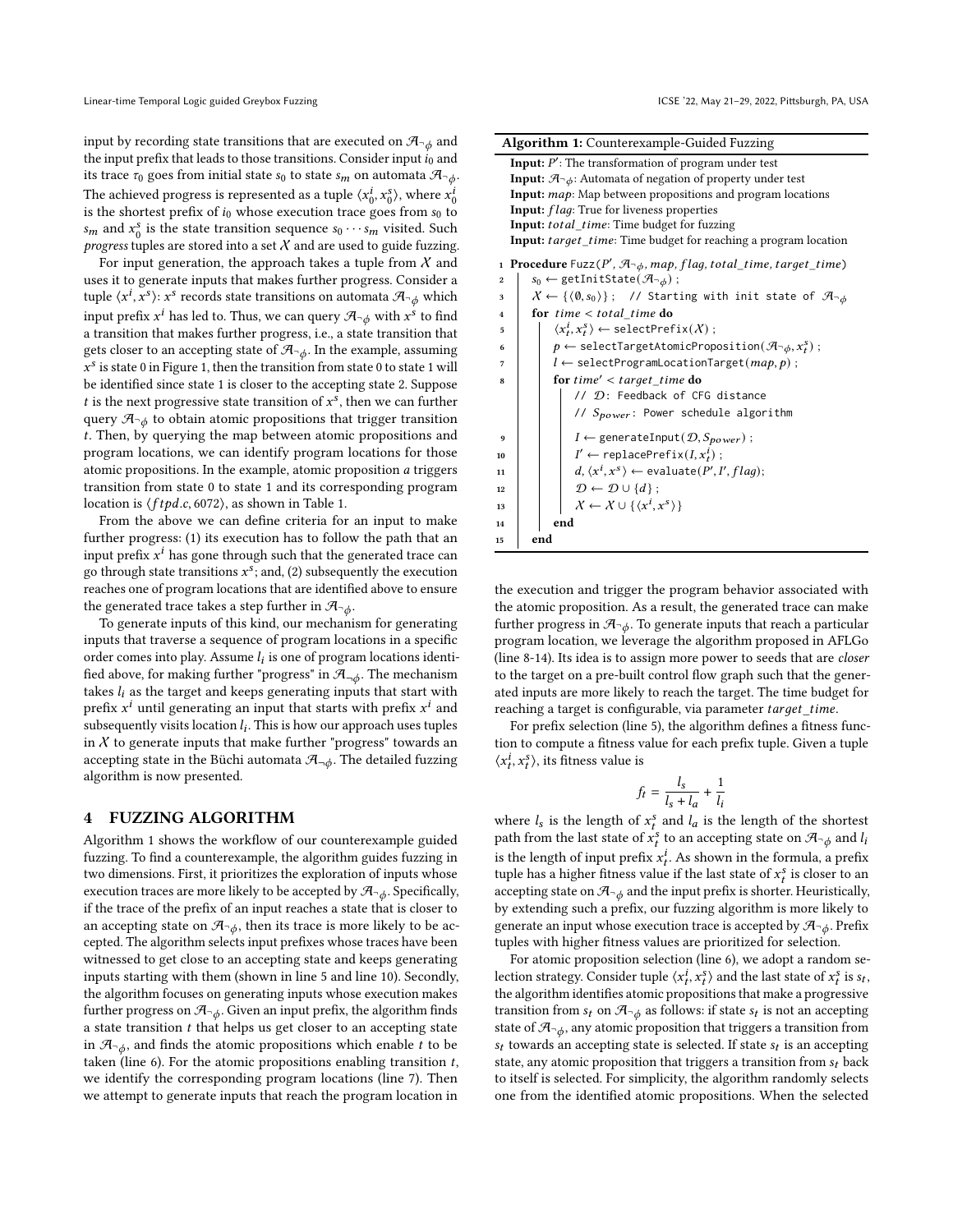proposition  $p$  has multiple associated program locations, we randomly select one of them as a target. The main consideration for adopting a random strategy is to keep our technique as simple as possible. Moreover, these strategies can be configured in our tool.

# 5 STATE SAVING

In liveness property verification, LTL-Fuzzer detects a state loop in the witnessed trace. If a state loop is detected, LTL-Fuzzer assumes the current trace can be extended to a lasso-shaped trace  $\tau_1(\tau_2)^\omega$ . This works with a concrete representation of program states, however in reality state representation of software implementations are always abstracted. State representations that are too abstract may miss capturing variable states that are relevant to the loop, which leads to false positives. State representations that are too concrete may contain variable states that are irrelevant to the loop such as a variable for system-clock, which leads to false negatives. To be practical, LTL-Fuzzer takes a snapshot of application's registers and addressable memory and hashes it into a 32-bit integer, which is recorded as a state. Addressable memory indicates two kinds of objects: (1) global variables (2) objects that are explicitly allocated with functions malloc() and alloca(). Such a convention was also adopted in previous works on infinite loop detection [20, 59].

Furthermore, LTL-Fuzzer only records a program state for selected program locations, not for all program locations. Specifically, we only save states for the program locations associated with the transition labels of the automata  $\mathcal{A}_{\neg\phi}$  where  $\phi$  is the liveness property being checked. Note that a transition label in  $\mathcal{A}_{\neg \phi}$  is a subset of atomic propositions [62, 63]. The full set of atomic propositions is constructed by taking the atomic propositions appearing in  $\phi$  and embellishing this set with atomic propositions that we introduce for occurrence of each program loop header (such as  $l$  in Table 1). If the transition label involves a set  $L$  of atomic propositions, we track states for only those atomic propositions in  $L$  which correspond to loop header occurrences. The goal here is to quickly find possible infinite loops by looking for a loop header being visited with the same program state. Hence for the transition label  $!n$  in our running example, we only store states for the program locations corresponding atomic proposition  $l$  in Table 1.

Listing 5: Quota checking:<ftpd.c. 4315>.

|      | 4315 $if((max_{i}filesize >= (off_{t}) 0 88)$<br>(max_filesize=user_quota_size - quota.size)<br>$\langle$ (off_t) 0 )){ |
|------|-------------------------------------------------------------------------------------------------------------------------|
| 4322 | .                                                                                                                       |
| 4323 | goto afterquota;                                                                                                        |

In the example shown in Section 2, LTL-Fuzzer witnesses a state generated at program location  $\langle ftpd.c.4067 \rangle$  (shown in Listing 4) that has been observed before and at the same time the witnessed trace is accepted by  $\mathcal{A}_{\neg \phi}$ . In this case, LTL-Fuzzer reports a violation of the LTL property  $\phi$  shown in Page 2. To validate if the violation is spurious, we check if the observed state loop can be repeated in the execution. Our analysis shows a chunk of data was read during the execution of the state loop and the chunk of data was from a file uploaded by the client. We duplicated the chunk of data in the uploaded file and reran the experiment and found the state loop was repeated. That means the witnessed trace can

be extended to a  $\tau_1 (\tau_2)^\omega$  shaped trace, which visits the accepting state of the automata accepting  $\neg \phi$  (shown in Figure 1) infinitely many times. Thus, the reported violation is not spurious.

We further analyzed the root cause of the violation. It shows there was a logical bug in the quota checking module. As shown in Listing 5, the assignment of max\_filesize occurs in a conditional statement and is never executed due to that max\_filesize's initial value is -1. To fix the bug, we created a patch and submitted a pull request on the Github repo of Pure-FTPd, which has been confirmed and verified.

#### 6 LTL-FUZZER IMPLEMENTATION

We implement LTL-Fuzzer as an open source tool built on top of AFL, which comprises two main components: instrumentor and fuzzer. In the following, we explain these components.

## 6.1 Instrumentation Module

AFL comes with a special compiler pass for clang that instruments every branch instruction to enable coverage feedback. By extending this compiler, we instrument a program under test at three levels: specific locations, basic blocks, and the application.

SPECIFIC LOCATIONS. LTL-FUZZER takes a list of program locations at which program behaviors associated with a property under test might occur. At each of the given program locations, the instrumentation module injects two components: event generator and state recorder. Event generator is a piece of code that generates an event when the provided condition is satisfied at run-time. The state recorder is a component that takes a snapshot of program states and generates a hash code for the state when the given program location is reached in the execution.

BASIC BLOCKS. LTL-FUZZER guides fuzzing to a target using the feedback on how close to the target an input is as explained in Section 3. At runtime, LTL-Fuzzer requires the distance from each basic block to the target on the CFG (control flow graph). The instrumentor instruments a function call in each basic block at runtime. The function call will query a table that stores distances from each block to program locations associated with the given property (i.e., targets). The distance from a basic block to each program location is computed offline with the distance calculator component that is borrowed from AFLGo [17].

Applications. For a program under test, the instrumentation module injects a monitor into the program. During fuzzing, the monitor collects events generated by instrumented event generators and produces execution traces. For property checking, the monitor leverages Spot libraries [10] to generate a Büchi automata from the negation of an LTL property and validates these traces. The instrumentation module also instruments an observer in the program that monitors execution of inputs; it maps a given suitable execution trace prefix to the input event sequence producing it, so that the occurrence of the prefix can be detected by the observer, during fuzzing. The fuzzing process then seeks to further extend this prefix with "suitable" events as described in the following.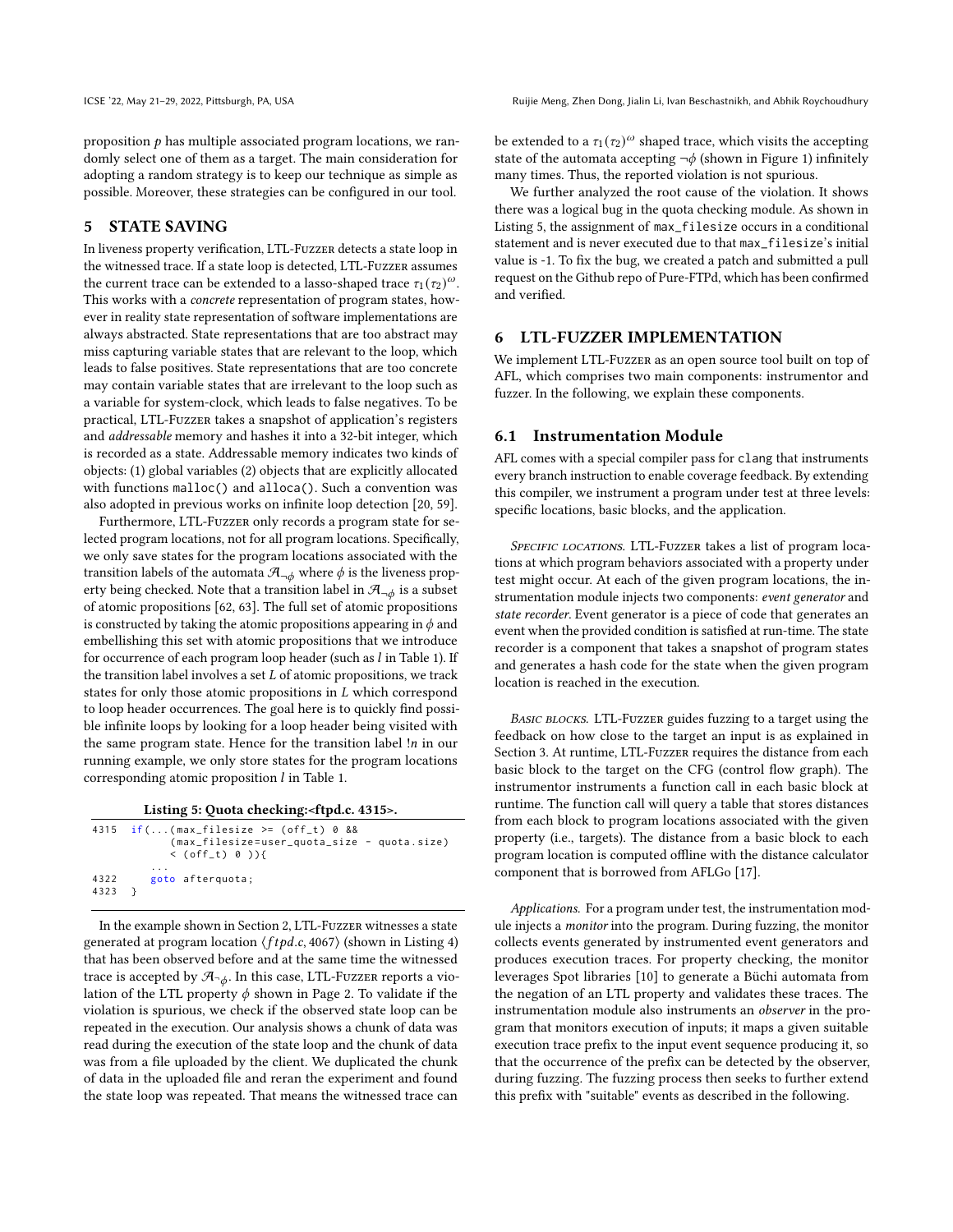Linear-time Temporal Logic guided Greybox Fuzzing ICSE '22, May 21-29, 2022, Pittsburgh, PA, USA



Figure 2: The architecture of LTL-Fuzzer.

## 6.2 Fuzzer

Figure 2 shows the Fuzzer component's architecture. It mainly comprises two modules: prefix controller and fuzz engine. LTL-Fuzzer saves input prefixes whose execution traces make transitions on the automata and reuses them for further exploration (Section 3). At runtime, the prefix controller conducts three tasks: (1) collecting prefixes reported by the monitor instrumented in the program under test and storing them into a pool; (2) selecting a prefix from the pool for further exploration according to Algorithm 1; (3) identifying the target program location based on the selected prefix. The fuzz engine is obtained by modifying AFL [1]. It generates inputs starting with a given input prefix. To reach a target, our fuzzer integrates the power scheduling component developed in AFLGo [17] to direct fuzzing. In LTL-Fuzzer, we direct execution to reach a target after the execution of an input prefix. Thus, the fuzz engine collects no feedback, such as coverage data during execution of the input prefix, and only collects feedback data after the execution of the input prefix is completed.

# 7 EVALUATION

In our experiments, we seek to answer the following questions:

- RQ1 Effectiveness: How effective is LTL-Fuzzer at finding LTL property violations?
- RQ2 Comparison: How does LTL-Fuzzer compare to the stateof-the-art validation tools in terms of finding LTL property violations?
- RQ3 Usefulness: How useful is LTL-Fuzzer in revealing LTL property violations in real-world systems?

# 7.1 Subject Programs

Table 2 lists the subject programs used in our evaluation. This includes 7 open source software projects that implement 6 widelyused network protocols. We selected these projects because they (1) are reactive software systems that LTL-Fuzzer is designed for, (2) include appropriate specification documents from which LTL properties can be generated, and (3) are widely-used and have been studied. Finding bugs in such real-world systems is thus valuable.

#### 7.2 Experiment Setup

To answer the research questions, we conducted three empirical studies on the subject programs.

7.2.1 Effectiveness of LTL-Fuzzer. We evaluate LTL-Fuzzer's effectiveness by running it on a set of LTL properties in subject programs where violations are already known; we check the number of LTL properties for which LTL-Fuzzer can find violations.

|  |  | Table 2: Detailed information about our subject programs. |  |  |  |
|--|--|-----------------------------------------------------------|--|--|--|
|--|--|-----------------------------------------------------------|--|--|--|

| <b>FTP</b>    | 210.8k | $[52]$         | 339                                       |
|---------------|--------|----------------|-------------------------------------------|
| <b>FTP</b>    | 52.9k  | $[52]$         | 435                                       |
| <b>RTSP</b>   | 52.5k  | [53] [52]      | 526                                       |
| <b>TLS</b>    | 286.7k | [40] [52] [27] | 16.3K                                     |
| <b>SSH</b>    | 98.3k  | [32] [52]      | 1.5K                                      |
| DTLS          | 63.2k  | [31] [52]      | 43                                        |
| <b>TELNET</b> | 353.4k | [40]           | 3.4K                                      |
|               |        |                | Protocol #SLOC InPreviousWork GithubStars |

To create such a dataset, we collect event ordering related CVEs (so that they can be captured as a temporal property) that are disclosed in subject programs, e.g., an FTP client copies files from the server without logging in successfully. Specifically, for each subject, we select 10 such CVEs with criteria: (1) reported recently (during 2010-2020); (2) include instructions to reproduce the bug, (3) relevant to event orderings. Then we manually reproduce them with the corresponding version of code. If a CVE is reproducible, then we write the property in LTL and put it in our dataset of LTL properties. Based on the aforementioned criteria, we collected 14 CVEs in 7 subjects as shown in Table 3; these LTL properties can be found in our dataset  $^4$  and the appendix of our arxiv paper  $^5$ . Our goal is to check experimentally if LTL-Fuzzer can find violations of these LTL properties.

7.2.2 Comparison with other tools. We evaluate LTL-Fuzzer and state-of-the-art techniques on the LTL property dataset above and compare them in terms of the number of LTL properties for which each technique finds the violations and the time that is used to find a violation. For state-of-the-art techniques, we reviewed recent and well-known techniques in model checking, runtime verification and directed fuzzing domains. We chose the following techniques for comparison with LTL-Fuzzer.

- AFLGo [17]. It is a well known directed greybox fuzzer which drives execution to a target with a simulated annealing-based power schedule that assigns more energy to inputs that hold the trace closer to the target. We take it as a baseline tool.
- AFL<sub>LTL</sub>. It is an implementation which enables AFLGo to detect an LTL property violation. Specifically, AFL<sub>LTL</sub> powers AFLGo with only the LTL test oracle such that it can report an error when the given LTL property is violated in the execution. By comparing with AFL<sub>LTL</sub>, we evaluate how effective is our automata-guided fuzzing strategy in finding LTL property violations. Note that  $AFL<sub>LTL</sub>$  is also a tool built by us, but it lacks the automata guided fuzzing of LTL-Fuzzer.
- L+NuSMV. It combines model learning and model checking to verify properties in a software system. Specifically, it leverages a learning library called LearnLib [41] to build a model for the software system and then verifies given properties on the learned model with the well-known model checker NuSMV [23]. In the paper, we indicate it with L+NuSMV. This technique was published at CAV 2016 [30] and has been subsequently adopted in recent works such as [67] and [31].

<sup>4</sup>https://github.com/ltlfuzzer/LTL-Fuzzer/tree/main/ltl-property <sup>5</sup>https://arxiv.org/abs/2109.02312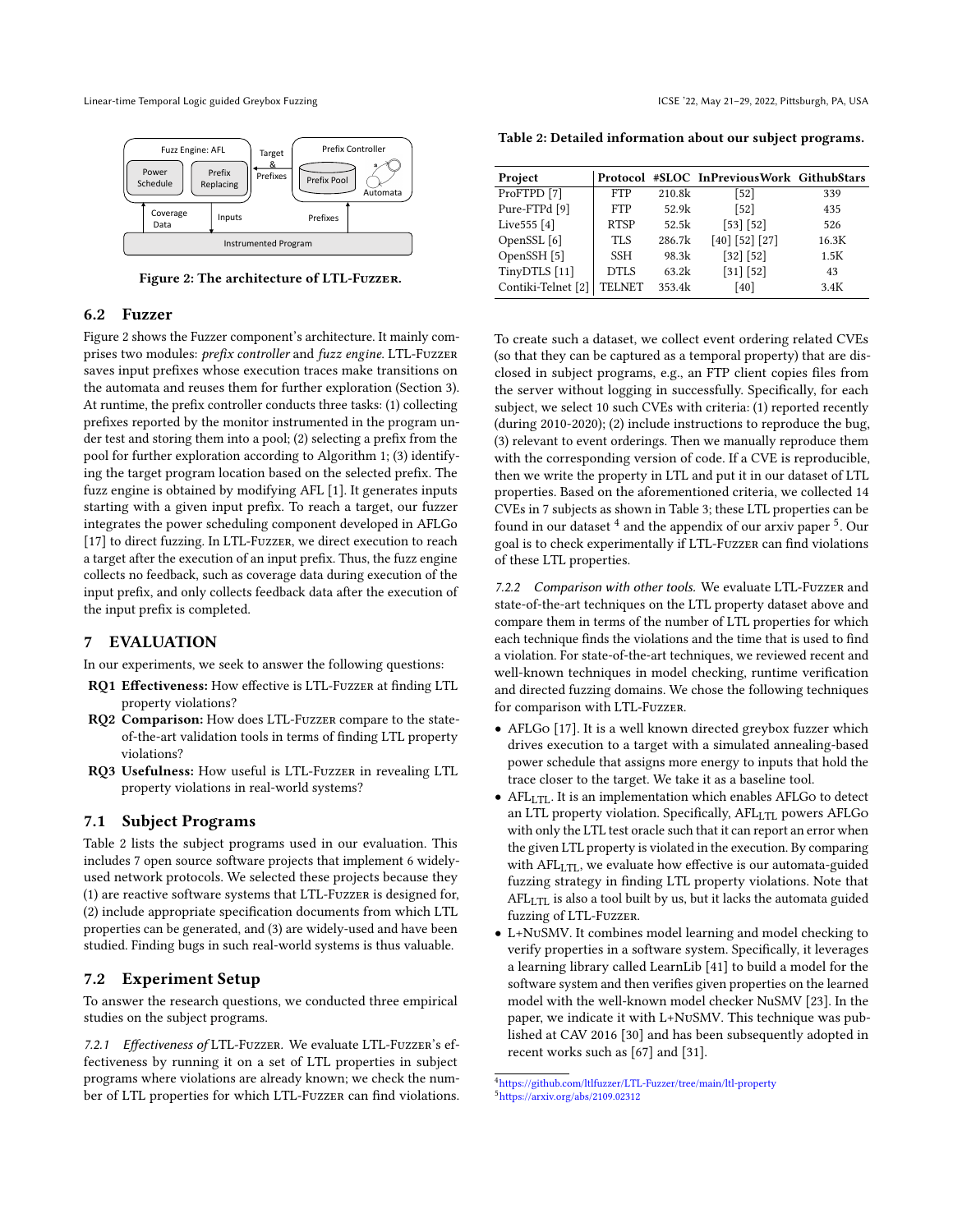| <b>CVE-ID</b><br>Prop                    |                            | <b>Type of Vulnerability</b>     | Program             | <b>Version</b> | <b>LTL-FUZZER</b> | $\text{AFL}_{\text{LTL}}$ |         | <b>AFLGo</b> |         | L+NuSMV        |       |
|------------------------------------------|----------------------------|----------------------------------|---------------------|----------------|-------------------|---------------------------|---------|--------------|---------|----------------|-------|
|                                          |                            |                                  |                     | Time(h)        | Time(h)           | $A_{12}$                  | Time(h) | $A_{12}$     | Time(h) | $A_{12}$       |       |
| $PrF_1$                                  | CVE-2019-18217             | Infinite Loop                    | ProFTPD             | 1.3.6          | 4.62              | T/O                       | 1.00    | T/O          | 1.00    | T/O            | 1.00  |
| $PrF_2$                                  | CVE-2019-12815             | Illegal File Copy                | ProFTPD             | 1.3.5          | 0.95              | 2.01                      | 0.84    | T/O          | 1.00    | T/O            | 1.00  |
| $PrF_3$                                  | CVE-2015-3306              | Improper Access Control          | ProFTPD             | 1.3.5          | 1.14              | 1.89                      | 0.76    | T/O          | 1.00    | T/O            | 1.00  |
| $PrF_4$                                  | CVE-2010-3867              | Illegal Path Traversal           | ProFTPD             | 1.3.3          | 2.06              | 5.17                      | 0.85    | T/O          | 1.00    | T/O            | 1.00  |
| $LV_1$                                   | CVE-2019-6256              | <b>Improper Condition Handle</b> | Live <sub>555</sub> | 2018.10.17     | 5.29              | 11.13                     | 1.00    | 11.47        | 1.00    | T/O            | 1.00  |
| $LV_2$                                   | CVE-2019-15232             | Use after Free                   | Live555             | 2019.02.03     | 0.22              | 1.42                      | 0.91    | 1.46         | 0.92    | T/O            | 1.00  |
| $LV_3$                                   | CVE-2019-7314              | Use after Free                   | Live <sub>555</sub> | 2018.08.26     | 1.27              | 4.18                      | 0.98    | T/O          | 1.00    | T/O            | 1.00  |
| $LV_4$                                   | CVE-2013-6934              | Numeric Errors                   | Live <sub>555</sub> | 2013.11.26     | 2.73              | 2.58                      | 0.40    | 2.21         | 0.39    | T/O            | 1.00  |
| $LV_5$                                   | CVE-2013-6933              | <b>Improper Operation Limit</b>  | Live <sub>555</sub> | 2011.12.23     | 1.80              | 1.99                      | 0.63    | 1.45         | 0.33    | T/O            | 1.00  |
| $SH_1$                                   | CVE-2018-15473             | <b>User Enumeration</b>          | OpenSSH<br>7.7p1    |                | 0.18              | 0.17                      | 0.44    | T/O          | 1.00    | 24.00          | 1.00  |
| SH <sub>2</sub>                          | CVE-2016-6210              | User Information Exposure        | OpenSSH             | 7.2p2          | 0.19              | 0.19                      | 0.50    | T/O          | 1.00    | 24.00          | 1.00  |
| SL <sub>1</sub>                          | CVE-2016-6309              | Use after Free                   | OpenSSL             | 1.1.0a         | 3.77              | 6.00                      | 0.74    | 6.58         | 0.82    | T/O            | 1.00  |
| SL <sub>2</sub>                          | CVE-2016-6305              | Infinite Loop                    | OpenSSL             | 1.1.0          | 1.45              | T/O                       | 1.00    | T/O          | 1.00    | T/O            | 1.00  |
| SL <sub>3</sub>                          | CVE-2014-0160              | <b>Illegal Memory Access</b>     | OpenSSL             | 1.0.1f         | 1.11              | 7.31                      | 1.00    | T/O          | 1.00    | T/O            | 1.00  |
| Found violations in total                |                            |                                  |                     | 14             |                   | 12                        |         | 5            |         | $\overline{2}$ |       |
|                                          | Average time usage (hours) |                                  |                     |                | 1.91              |                           | 6.57    |              | 17.08   |                | 24.00 |
| Comparison with LTL-FUZZER on time usage |                            |                                  |                     |                |                   | 3.44x                     |         | 8.93x        | 12.55x  |                |       |

Table 3: Statistics of found violations and the performance of four tools in finding the violations.

 $^{\rm 1}$  T/O represents tools cannot expose vulnerabilities within 24 hours for 10 experimental runs. We replace T/O with 24 hours when calculating average usage time.

 $^2$  Statistically significant values of  $\hat{A}_{12}$  are shown in bold.

We briefly summarize why we did not include certain other modelcheckers and fuzzers, and all runtime verification tools for comparison. Model checking tools CBMC [24], CPAChecker [16]<sup>6</sup>, Seahorn [36], SMACK [55], UAutomizer [38], DIVINE [14] cannot support LTL property verification. Schemmel's work [59] published at CAV 2018 partially supports LTL property verification. SPIN [39] supports LTL property verification but only works with a modeling language Promela [8] and the tool provided in SPIN for extracting models from C programs failed to work on our subject programs. Some model checking tools [40, 60], and directed fuzzing tools (like UAFL [66], Hawkeye [22] and TOFU [68]) we reviewed, are not publicly available.

Finally, all of available runtime verification tools [29] (like Java-MOP [42], MarQ [57] and Mufin [28]) cannot check LTL properties in C/C++ software systems. Furthermore, our method is conceptually different and complementary to runtime verification — our method generates test executions, while runtime verification checks a test execution. While the combination of our method with runtime verification is possible, a comparison is less meaningful.

7.2.3 Real-world utilty. In this study, we read RFC specifications that these subject programs follow to extract temporal properties and describe them in LTL. Then we use LTL-Fuzzer to check these properties on the subject programs.

Configuration Parameters. Following fuzzing evaluation suggestions from the community [46], we run each technique for 24 hours and repeat each experiment 10 times to achieve statistically significant results. For the initial seeds, we use seed inputs provided in ProFuzzBench [52] for all subjects. ProFuzzBench is a benchmark

for stateful fuzzing of network protocols, which contains a suite of representative open-source network protocol implementations. For Contiki-Telnet, which is not contained in ProFuzzBench, we generate random inputs as its initial seeds. For LTL-Fuzzer, we need to specify the time budget for reaching a single program location and we configure it with 45 minutes for each target. For AFLGo and  $AFL<sub>LTT</sub>$ , we need to provide a target for an LTL property being checked. We specify the target by randomly selecting from program locations that are associated with atomic propositions that trigger the transition to an accepting state on the automata of the negation of the property. In the example in Section 2, we chose one of loop entries as the target since proposition  $o$  triggers the transition to the accepting state shown in Figure 1 and it corresponds with loop entries. For execution environments, we conducted experiments on a physical machine with 64 GB RAM and a 56 cores Intel(R) Xeon(R) E5-2660 v4 CPU, running a 64-bit Ubuntu TLS 18.04 as the operating system.

#### 7.3 Experimental Results

7.3.1 [RQ1] Effectiveness. Table 3 shows property violations found by LTL-Fuzzer for the 14 LTL properties derived from known CVEs. The first column shows identifiers of the properties being checked. The corresponding LTL properties and their descriptions can be found in our dataset. Columns 2 - 5 represent CVE-IDs, types of vulnerabilities that CVEs represent, subject names, and subject versions, respectively. Column "LTL-Fuzzer" shows the time that is used to find a violation by LTL-Fuzzer. As shown in Table 3, LTL-Fuzzer can effectively detect violations of LTL properties in the subjects. It successfully detected the violation for all the 14 LTL properties in the dataset. On average, it took LTL-Fuzzer 1.91 hours to find a violation.

<sup>&</sup>lt;sup>6</sup>For some tools, the LTL checker module is not available for usage / experimentation, as our email enquiry with CPAchecker team revealed.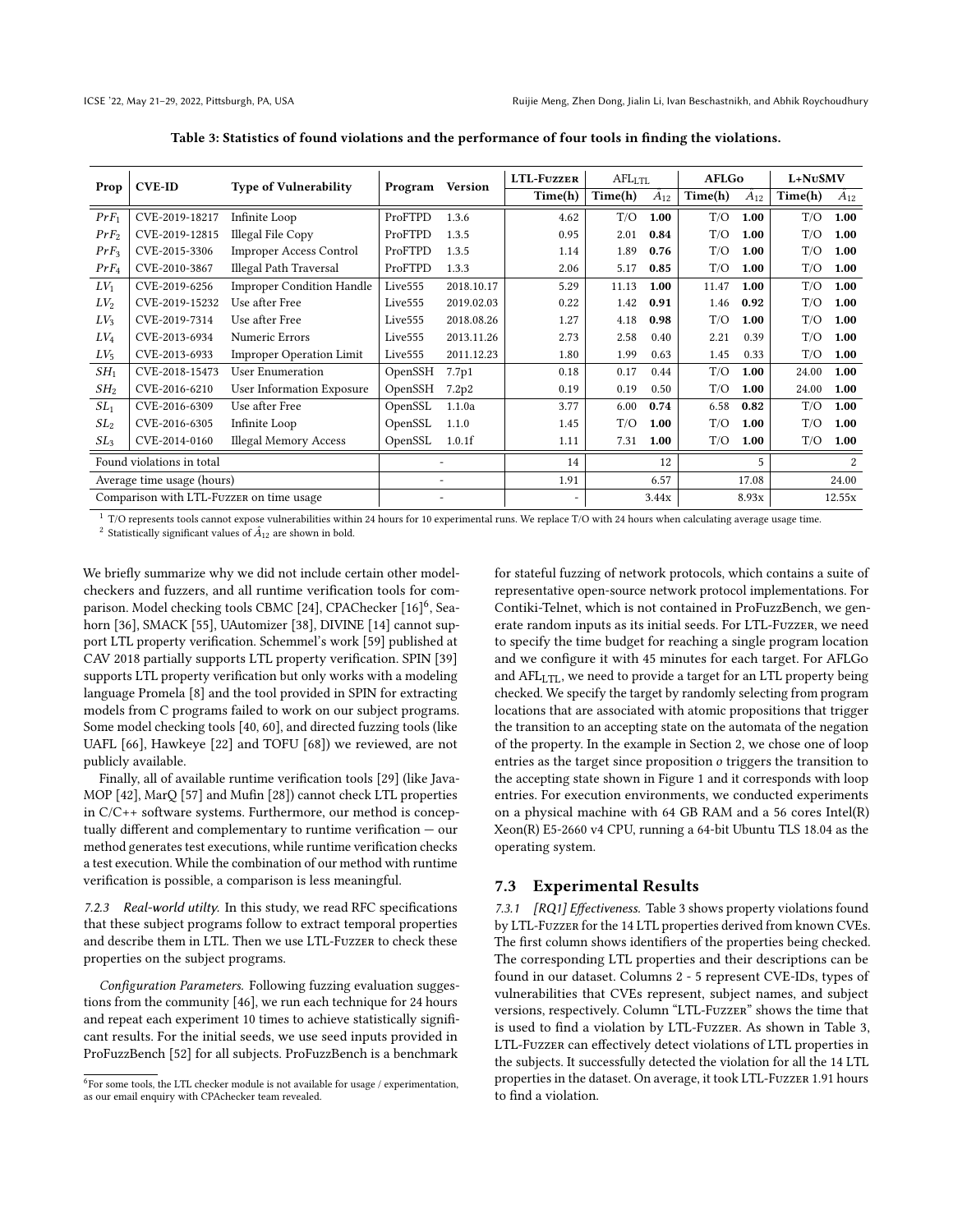|                 | Prop Project         | Description of violated properties                                                                       | <b>Bug Status</b>        |
|-----------------|----------------------|----------------------------------------------------------------------------------------------------------|--------------------------|
| $TD_1$          | TinyDTLS (0.9-rc1)   | If the server is in the WAIT_CLIENTHELLO state and receives a ClientHello request with valid cookie      | CVE-2021-42143,          |
|                 |                      | and the epoch value 0, must finally give ServerHello responses.                                          | Fixed                    |
|                 |                      | If the server is in WAIT_CLIENTHELLO state and receives a ClientHello request with valid cookie but      |                          |
| $TD_2$          | TinyDTLS (0.9-rc1)   | not 0 epoch value, must not give ServerHello responses before receiving ClientHello with 0 epoch         | CVE-2021-42142,<br>Fixed |
|                 |                      | value.                                                                                                   |                          |
| $TD_3$          | TinyDTLS (0.9-rc1)   | If the server is in the WAIT_CLIENTHELLO state and receives a ClientHello request with an invalid        | CVE-2021-42147,          |
|                 |                      | cookie, must reply HelloVerifyRequest.                                                                   | Fixed                    |
|                 |                      | If the server is in the DTLS_HT_CERTIFICATE_REQUEST state and receives a Certificate request, must       | CVE-2021-42145.          |
| TD <sub>5</sub> | TinyDTLS (0.9-rc1)   | give a DTLS_ALERT_HANDSHAKE_FAILURE or DTLS_ALERT_DECODE_ERROR response, or set Client_Auth              |                          |
|                 |                      | to be verified.                                                                                          | Fixed                    |
|                 |                      | After the server receives a ClientHello request without renegotiation extension and gives a              |                          |
| $TD_{11}$       | TinyDTLS (0.9-rc1)   | ServerHello response, then receives a ClientHello again, must refuse the renegotiation with an           | Confirmed                |
|                 |                      | Alert.                                                                                                   |                          |
|                 | TinyDTLS (0.9-rc1)   | After the server receives a ClientHello request and gives a ServerHello response, then receives a        | CVE-2021-42141,          |
| $TD_{12}$       |                      | ClientKeyExchange request with a different epoch value than that of ClientHello, server must not         | Fixed                    |
|                 |                      | give ChangeCipherSpec responses.                                                                         |                          |
|                 |                      | After the server receives a ClientHello request and gives a ServerHello response, then receives          |                          |
| $TD_{13}$       | TinyDTLS (0.9-rc1)   | a ClientHello request with the same epoch value as that of the first one, server must not give           | CVE-2021-42146           |
|                 |                      | ServerHello.                                                                                             |                          |
| $TD_{14}$       | TinyDTLS (0.9-rc1)   | If the server receives a ClientHello request and gives a HelloVerifyRequest response, and then           | CVE-2021-42144.          |
|                 |                      | receives a over-large packet even with valid cookies, the server must refuse it with an Alert.           | Fixed                    |
| $CT_1$          | Contiki-Telnet (3.0) | After WILL request is received and the corresponding option is disabled, must send DO or DONT responses. | CVE-2021-40523           |
| CT <sub>2</sub> | Contiki-Telnet (3.0) | After DO request is received and the corresponding option is disabled, must send WILL or WONT responses. | Confirmed                |
| CT <sub>7</sub> | Contiki-Telnet (3.0) | After WONT request is received and the corresponding option is disabled, must not give responses.        | CVE-2021-38311           |
| $CT_8$          | Contiki-Telnet (3.0) | After DONT request is received and the corresponding option is disabled, must not give responses.        | Confirmed                |
| $CT_{10}$       | Contiki-Telnet (3.0) | Before Disconnection, must send an Alert to disconnect with clients.                                     | CVE-2021-38387           |
| $CT_{11}$       | Contiki-Telnet (3.0) | If conducting COMMAND without AbortOutput, the response must be same as the real execution results.      | CVE-2021-38386           |
| $PuF_5$         | Pure-FTPd (1.0.49)   | When quota mechanism is activated and user quota is exceeded, must finally reply a quota exceed          | CVE-2021-40524,          |
|                 |                      | message.                                                                                                 | Fixed                    |

|  | Table 4: Zero-day Bugs found by LTL-FuzzER; for several of them CVEs have been assigned but CVE ids are not shown. |  |
|--|--------------------------------------------------------------------------------------------------------------------|--|
|  |                                                                                                                    |  |
|  |                                                                                                                    |  |
|  |                                                                                                                    |  |

LTL-Fuzzer is found to be effective in finding LTL property violations, detecting violations for all 14 properties derived from known CVEs.

7.3.2 [RQ2] Comparison. As shown in Table 3, the last three main columns show the time that is used for comparison techniques to find a violation on the 14 LTL properties in the experiment. Note that "T/O" indicates a technique failed to find the violation for an LTL property in the given time budget (i.e., 24 hours). To mitigate randomness in fuzzing, we adopted the Vargha-Delaney statistic  $\hat{A}_{12}$  [64] to evaluate whether one tool significantly outperforms another in terms of the time that is used to find a violation. The  $\hat{A}_{12}$  is a non-parametric measure of effect size and gives the probability that a randomly chosen value from data group 1 is higher or lower than one from data group 2. It is commonly used to evaluate whether the difference between two groups of data is significant. Moreover, we also use Mann-Whitney U test to measure the statistical significance of performance gain. When it is significant (taking 0.05 as a significance level), we mark the  $\hat{A}_{12}$  values in bold.

LTL-Fuzzer found violations of all of the 14 LTL properties, followed by AFL<sub>LTL</sub> (12), AFLGo (5), and L+NuSMV (2). We note that AFLLTL is also a tool built by us, it partially embodies the ideas in LTL-Fuzzer and is meant to help us understand the benefits of automata-guided fuzzing. In terms of the time that is used to

find a violation, LTL-Fuzzer is the fastest (1.91 hours), followed by AFLLTL (6.57 hours), AFLGo (17.08 hours), and L+NuSMV (24.00 hours). In other words, LTL-Fuzzer is 3.44x, 8.93x, 12.55x faster than AFL<sub>LTL</sub>, AFLGo, and L+NuSMV, respectively. For CVE-2013-6934 and CVE-2013-6933, AFLGo performed slightly better than other techniques, while  $AFL<sub>LTL</sub>$  exhibited the same performance as LTL-Fuzzer for CVE-2018-15473 and CVE-2016-6210. We investigated these 4 CVEs and found that triggering those vulnerabilities is relatively straightforward. They can be triggered without sophisticated directing strategies. As a result, other techniques achieve a slightly better performance than LTL-Fuzzer for these four CVEs. In terms of the  $\hat{A}_{12}$  statistic, LTL-Fuzzer performs significantly better than other techniques in most cases.

LTL-Fuzzer found violations of all the 14 LTL properties in the experiment. AFL<sub>LTL</sub>, AFLGo and L+NuSMV found 12, 5, 2 property violations, respectively. LTL-Fuzzer is 3.44x, 8.93x, 12.55x faster than AFL<sub>LTL</sub>, AFLGo, and L+NuSMV.

7.3.3 [RQ3] Real-world utility. In this study, we evaluate utility of LTL-Fuzzer by checking whether it can find zero-day bugs in real-world protocol implementations. We extract 50 properties from RFCs that our subject programs follow (aided by comments in the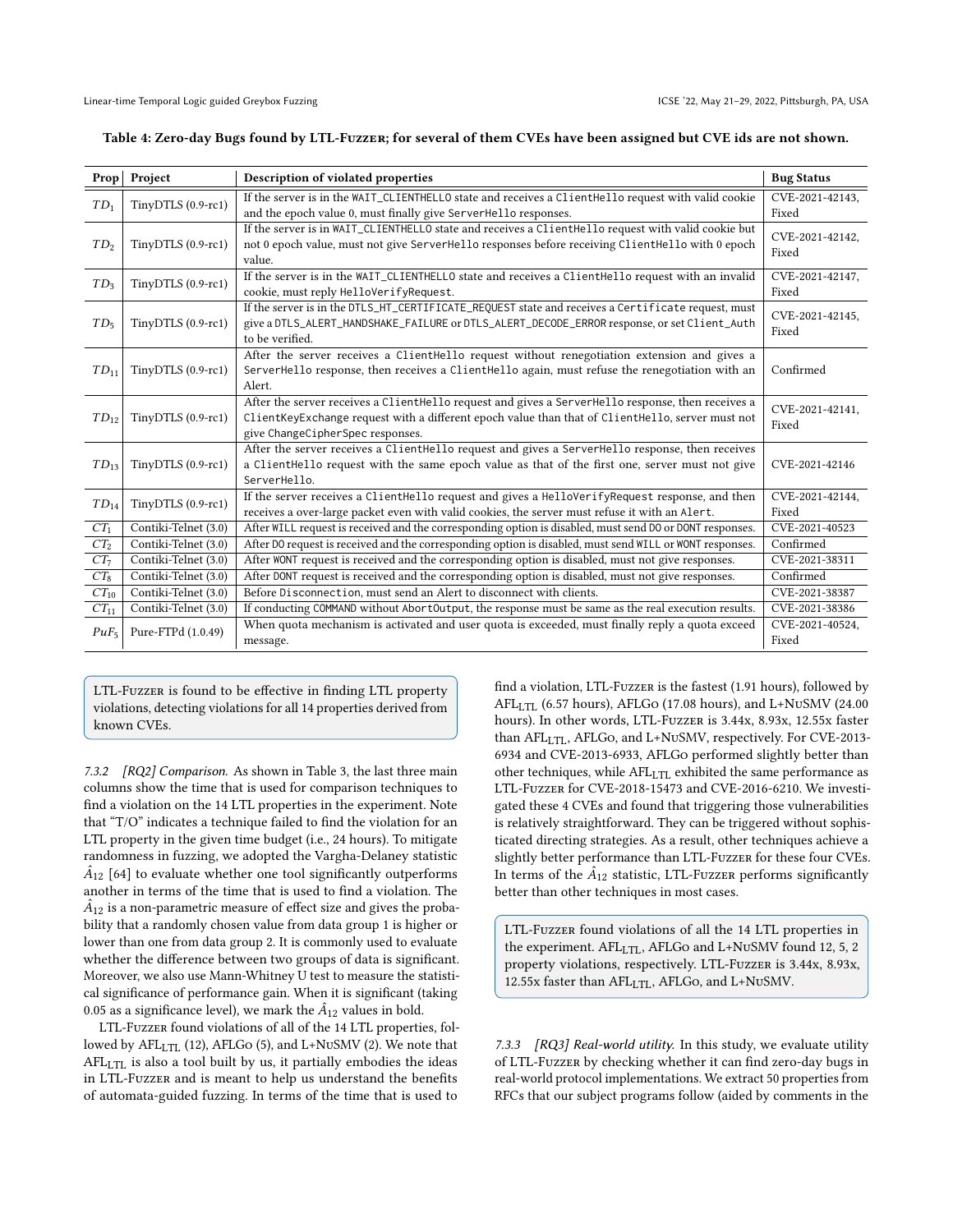source code of the programs) and write them in linear-time temporal logic. The details of the 50 LTL properties can be found in our dataset. In the experiment, LTL-Fuzzer achieved a promising result. Out of these 50 LTL properties, LTL-Fuzzer discovered new violations for 15 properties, which are shown in Table 4. We reported these 15 zero-day bugs to developers and all of them got confirmed by developers. We reported them on the common vulnerabilities and exposures (CVE) system (see https://cve.mitre.org/) and 12 of them were assigned CVE IDs. Out of 15 reported violations, 7 have been fixed at the time of the submission of our paper. Notably, LTL-Fuzzer shows effectiveness in finding violations for liveness properties. In the experiment, LTL-Fuzzer successfully found violations for 4 liveness properties which are  $PrF_1$ ,  $SL_2$ ,  $TD_1$ and  $PuF_5$ . All the 4 violations were confirmed by developers, i.e., they are not spurious results. Moreover, to discover violations for these 4 liveness properties, LTL-Fuzzer only recorded 6, 11, 4 and 9 states, respectively. Since every state is recorded as a 32-bit integer, the memory consumption for recording states is thus found to be negligible in our experiments.

Among 50 LTL properties extracted from protocol RFCs, LTL-Fuzzer found 15 previously unknown violations in protocol implementations and 12 of these have been assigned CVEs.

# 7.4 Threats to validity

There are potential threats to validity of our experimental results. One concern is external validity, i.e., the degree to which our results can be generalized to and across other subjects. To mitigate this concern, we selected protocol implementations that are widely used and have been frequently evaluated in previous research (as shown in Table 2). We may have made mistakes in converting informal requirements into LTL properties. To reduce this kind of bias, we let two authors check generated properties and remove those on which they do not agree, or do not think are important properties.

In principle, LTL-Fuzzer can report false positives due to incorrect instrumentation, e.g., if we fail to instrument some target locations for an atomic proposition. We mitigate the risk of false positives by checking the reported counterexamples and validating that they are true violations of the temporal property being checked. We add here that we did not encounter such false positives in any of our experiments.

Another concern is internal validity, i.e., the degree to which our results minimize systematic error. First, to mitigate spurious observations due to the randomness in the fuzzers and to gain statistical significance, we repeated each experiment 10 times and reported the Vargha-Delaney statistic  $\hat{A}_{12}$ . Secondly, our LTL-Fuzzer implementation may contain errors. To facilitate scrutiny, we make LTL-Fuzzer code available.

# 8 RELATED WORK

Model Checkers. Model checking is a well-known property verification technique dating back to 1980s [25, 54]; it is used to prove a temporal property in a finite state system, or to find property violation bugs. The early works check a temporal logic property against a finite state transition system. There exist well-known model checkers such as [23, 39, 43] which can be used to check

temporal properties on a constructed model (via state space exploration). To construct models, one method is manual construction via a modeling language. This requires substantial effort and can be error-prone [35, 50]. LTL-Fuzzer directly checks software implementations; it does not separately extract models from software.

Early works on model checking have been extended to automatically find bugs in software systems, which are typically infinitestate systems. Model checking of software systems usually involves either some extraction of finite state models, or directly analyzing the infinite state software system via techniques such as symbolic analysis. Automatic model extraction approaches [12, 26, 37, 58] include the works on predicate abstraction and abstraction refinement [12, 13] which build up a hierarchy of finite-state abstract models for a software system for proving a property. These approaches extract models which are conservative approximations and capture a superset of the program behavior. There are a number of stateful software model checkers, such as CMC [50], Java Pathfinder [65], MaceMC [44], CBMC [24], CPAchecker [16], which find assertion violations in software implementations. Many of these checkers do not check arbitrary LTL properties for software implementations. These model checkers either suffer from state space explosion, or suffer from other kinds of explosion such as the explosion in the size/solving-time for the logical formula in bounded model checking. In contrast, LTL-Fuzzer does not save any states for safety property checking and saves only certain property-relevant program states in liveness property checking. At the same time, LTL-Fuzzer does not give verification guarantees and does not perform complete exploration of the state space. We now proceed to discuss incomplete validation approaches.

Incomplete Checkers. Instead of exploring the complete set of behaviors, or a super-set of behaviors, one can also explore a subset of behaviors. Incomplete model learning approaches [61] can be mentioned in this regard. The active model learning technique, such as LearnLib [41], is widely used to learn models of real-world protocol implementations [27, 30–32]. It does not need user involvement. But it is time-consuming and hard to determine whether the learned model represents the complete behavior of the software system [61, 69]. Compared with the active learning, LTL-Fuzzer can more rapidly check properties, as shown in our experimental comparison with LearnLib+NuSMV. To alleviate the state-explosion problem, stateless checkers such as VeriSoft [33] and Chess [51] have been proposed; these checkers do not store program states. These works typically involve specific search strategies to check specific classes of properties such as deadlocks, assertions and so on. In contrast, LTL-Fuzzer represents a general approach to find violations of any LTL property.

Runtime Verification. Runtime verification is a lightweight and yet rigorous verification technique [15, 48]. It analyzes a single execution trace of a system against formally specified properties (e.g., LTL properties). It origins from model checking and applies model checking directly to the real implementations. Model checking checks a model of a target system to verify correctness of the system, while runtime verification directly checks the implementation, which could avoid different behaviours between models and implementations. LTL-Fuzzer shares the same benefit as runtime verification. Besides, runtime verification deals with finite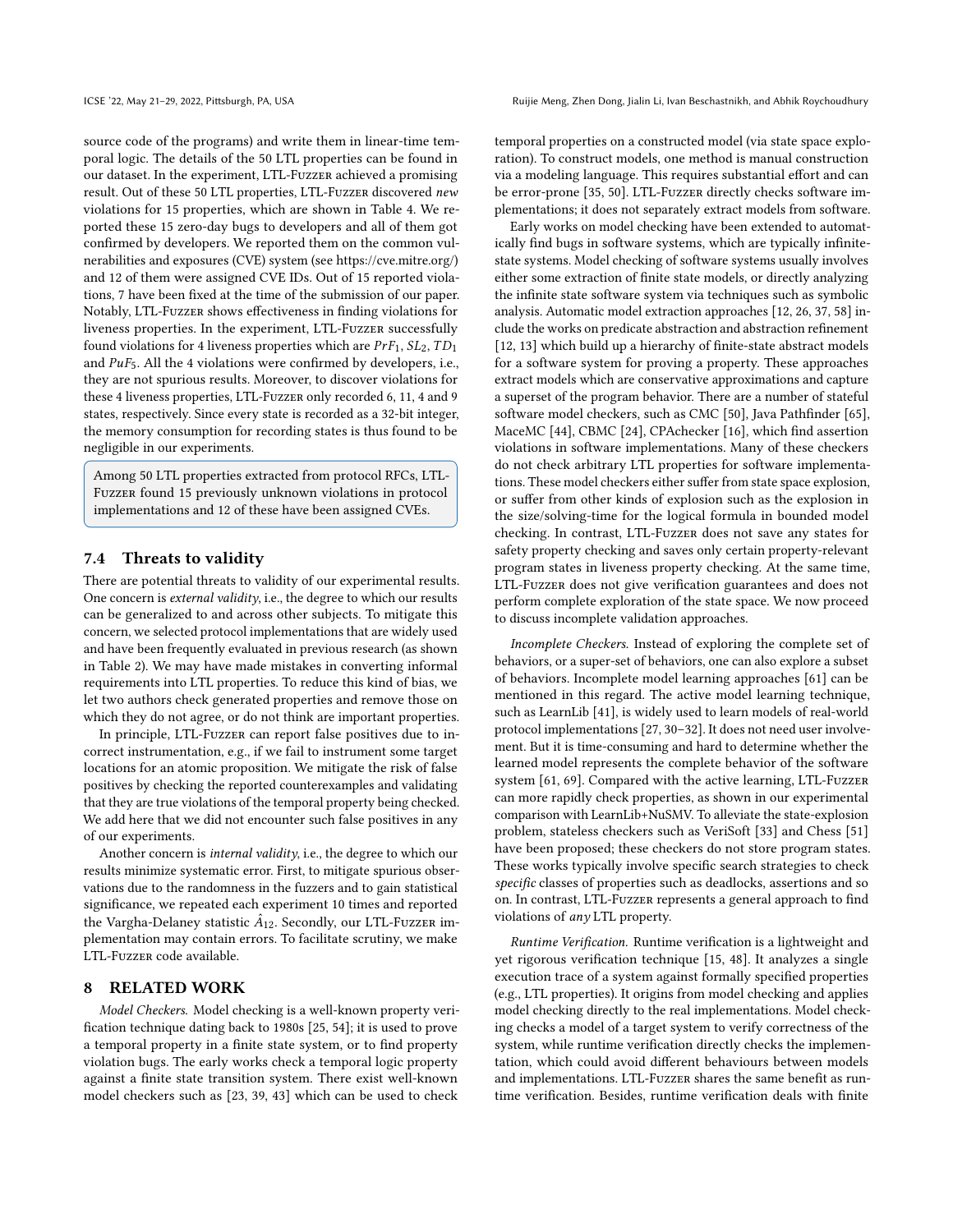executions, as one single execution has necessarily to be finite. This avoids the state explosion problem that model checking suffers from. Meanwhile, it leads to that runtime verification approaches [21, 28, 42, 57] often only check safety properties. LTL-Fuzzer, however, is able to check liveness properties by leveraging the strategy of saving program states.

Conceptually, our method is very different from runtime verification. Runtime verification focuses on the checking (a temporal logic property) on a single execution. Our method is focused on using temporal logic property to guide the construction of an execution which violates the property. Thus our work is more of a test generation method. Since runtime verification methods need tests whose execution will be checked, our method can be complementary to runtime verification. In other words, our method can generate tests likely to violate a given temporal property, and these tests can further validated by run-time verification.

Greybox Fuzzing. There are three broad variants of fuzzing: blackbox fuzzing [49], whitebox fuzzing or symbolic execution [19, 40, 59], and greybox fuzzing [1, 17, 18, 22, 56, 66]. We first discuss greybox fuzzing since they are the most widely used in industry today. In contrast to software model checking, blackbox/greybox fuzzing techniques represent a random/biased-random search over the domain of inputs for finding bugs or vulnerabilities in programs. Most greybox fuzzing techniques are used to detect memory issues (e.g., buffer overflow and use after free) that can produce observable behaviors (e.g., crashes). However, LTL-Fuzzer can not only witness simple properties like memory corruption, but also detect LTL property violations, for any given LTL property, however complex. Recent advances in greybox fuzzing use innovative objective functions for achieving different goals, such as [17] directs the search to specific program locations. The capabilities of LTL-Fuzzer go beyond visiting specific locations, and LTL-Fuzzer is used to witness specific event ordering constraints embodied by the negation of an arbitrary LTL property. PGFUZZ [45] is a greybox-fuzzing framework to find safety violations for robotic vehicles, but it is customized to be used on implementations of robotic vehicles. LTL-Fuzzer can be used to find violation of any LTL property for software from any application domain.

Symbolic Execution based Validation. Symbolic execution or whitebox fuzzing approaches are typically used to find violations of simple properties such as assertions [19, 34]. Recent whitebox fuzzing techniques do find violations of certain classes of properties. Schemmel's work [59] checks liveness properties while CHIRON [40] checks safety properties. [70, 71] proposed regular-property guided dynamic symbolic execution to find the program paths satisfying a property. However, all of these approaches require a long time budget for heavy-weight program analysis and back-end constraint solving. As a result, these techniques face challenges in scalability. In contrast, LTL-Fuzzer is built on top of greybox fuzzing; it can validate arbitrarily large and complex software implementations.

#### 9 PERSPECTIVE

We present LTL-Fuzzer, a linear-time temporal logic guided greybox fuzzing technique, which takes Linear-time Temporal Logic (LTL) properties extracted from informal requirements such as RFCs

and finds violations of these properties in C/C++ software implementations. Our evaluation shows that LTL-Fuzzer is effective in finding property violations. It detected 15 LTL property violations in real world protocol implementations that were previously unknown; 12 of these zero day bugs have been assigned CVEs. We make the data-set of LTL properties, and our tool available for scrutiny.

Our work shows the promise of synergising concepts from temporal property checking with recent advances in greybox fuzzing (these advances have made greybox fuzzing more systematic and effective). Specifically, in this paper we have taken concepts from automata-theoretic model checking of LTL properties [62], while at the same time adapting/ augmenting directed greybox fuzzing [17]. The main advancement of greybox fuzzing in our work, is the ability to find violations of arbitrary LTL properties, which is achieved by borrowing the Büchi automata construction from [62]. We note that the real-life practical value addition of software model checking is often from automated bug-finding in software implementations rather than from formal verification. Runtime verification complements software model checking by analyzing a single execution trace of software implementations. Our work essentially shows the promise of enjoying the main practical benefits of software model checking more efficiently and effectively via augmentation of (directed) greybox fuzzing. This is partially shown by the experiments in this paper where we have compared our work with both model checkers and fuzzers. Our work is also complementary to runtime verification since we generate test executions guided by a LTL property, while runtime verification would check a LTL property against a single test execution.

Arguably we could compare LTL-Fuzzer with more model checkers and fuzzers, experimentally. At the same time, we have noted that many model checkers were found to be not applicable for checking arbitrary LTL properties of arbitrary C/C++ software implementations. Moreover, the problem addressed by LTL-Fuzzer is certainly beyond the reach of fuzzers since fuzzers cannot detect temporal property violations. Overall, we believe our work represents a practical advance over model checkers and runtime verification, and a conceptual advance over greybox fuzzers. We expect that the research community will take the work in our paper forward, to further understand the synergies among software model checking, runtime verification and greybox fuzzing.

# REFERENCES

- [1] August. 2021 (last accessed). AFL. https://lcamtuf.coredump.cx/afl/.
- August. 2021 (last accessed). Contiki-Telnet. https://github.com/contiki-os/ contiki.
- [3] August. 2021 (last accessed). libFuzzer. https://llvm.org/docs/LibFuzzer.html.<br>[4] August. 2021 (last accessed). Live555. http://www.live555.com/.
- August. 2021 (last accessed). Live555. http://www.live555.com/.
- 
- [5] August. 2021 (last accessed). OpenSSH. http://www.openssh.com/. August. 2021 (last accessed). OpenSSL. https://www.openssl.org/.
- 
- [7] August. 2021 (last accessed). ProFTPD. http://www.proftpd.org/. August. 2021 (last accessed). Promela. http://spinroot.com/spin/Man/promela. html.
- [9] August. 2021 (last accessed). Pure-FTPd. https://www.pureftpd.org/project/pureftpd/.
- [10] August. 2021 (last accessed). Spot. https://spot.lrde.epita.fr/.
- August. 2021 (last accessed). TinyDTLS. https://projects.eclipse.org/projects/iot. tinydtls.
- [12] Thomas Ball, Rupak Majumdar, Todd Millstein, and Sriram K. Rajamani. 2001. Automatic predicate abstraction of C programs. In proceedings of the ACM SIG-PLAN 2001 conference on Programming language design and implementation (PLDI 2001). ACM, 203–213. https://dl.acm.org/doi/abs/10.1145/378795.378846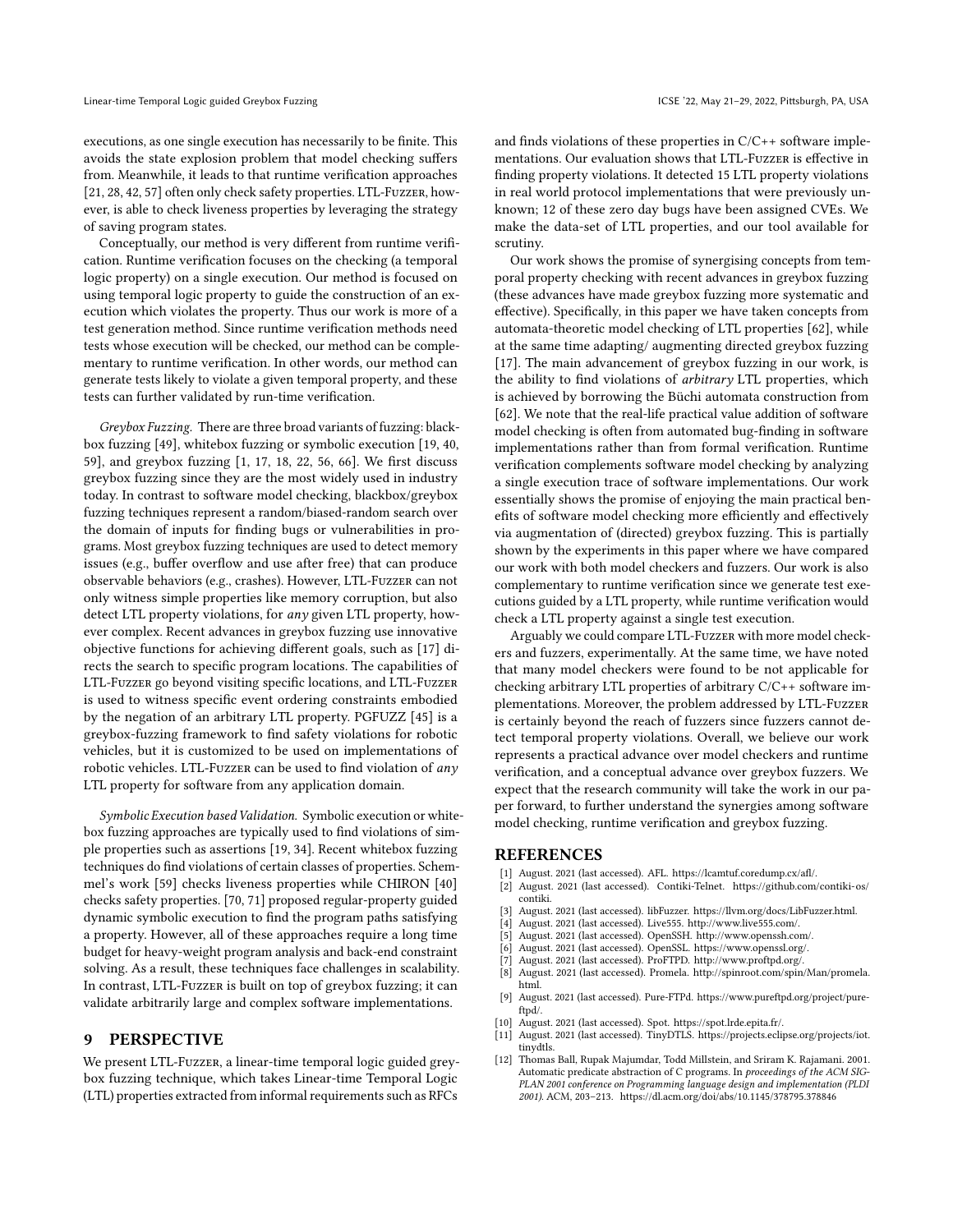- [13] Thomas Ball and Sriram K. Rajamani. 2002. Automatically validating temporal safety properties of interfaces. In proceedings of the 8th international SPIN workshop on Model checking of software (SPIN 2002). ACM, 103–122. https: //dl.acm.org/doi/10.5555/380921.380932
- [14] Zuzana Baranová, Jiří Barnat, Katarína Kejstová, Tadeáš Kučera, Henrich Lauko, Jan Mrázek, Petr Ročkai, and Vladimír Štill. 2017. Model checking of C and C++ with DIVINE 4. In proceedings of the 15th International Symposium on Automated Technology for Verification and Analysis (ATVA 2017). Springer, 201–207. https: //link.springer.com/chapter/10.1007/978-3-319-68167-2\_14
- [15] Ezio Bartocci, Yliès Falcone, Adrian Francalanza, and Giles Reger. 2018. Introduction to runtime verification. In Lectures on Runtime Verification. Springer, 1–33. https://hal.inria.fr/hal-01762297
- [16] Dirk Beyer and M Erkan Keremoglu. 2011. CPAchecker: A tool for configurable software verification. In proceedings of the 23rd International Conference on Computer-Aided Verification (CAV 2011). Springer, 184-190. https: //link.springer.com/chapter/10.1007/978-3-642-22110-1\_16
- [17] Marcel Böhme, Van-Thuan Pham, Manh-Dung Nguyen, and Abhik Roychoudhury. 2017. Directed greybox fuzzing. In proceedings of the 2017 ACM SIGSAC Conference on Computer and Communications Security (CCS 2017). ACM, 2329-2344. https: //dl.acm.org/doi/10.1145/3133956.3134020
- [18] Marcel Böhme, Van-Thuan Pham, and Abhik Roychoudhury. 2017. Coveragebased greybox fuzzing as markov chain. IEEE Transactions on Software Engineering (TSE) 45, 5 (2017), 489–506. https://dl.acm.org/doi/10.1145/2976749.2978428
- [19] Cristian Cadar, Daniel Dunbar, Dawson R Engler, et al. 2008. Klee: unassisted and automatic generation of high-coverage tests for complex systems programs. In proceedings of the 8th USENIX conference on Operating systems design and implementation (OSDI 2008). USENIX Association, 209–224. https://dl.acm.org/ doi/10.5555/1855741.1855756
- [20] Michael Carbin, Sasa Misailovic, Michael Kling, and Martin C. Rinard. 2011. Detecting and Escaping Infinite Loops with Jolt. In proceedings of the 25th European Conference on Object-Oriented Programming (ECOOP 2011). Springer, 609–633. https://doi.org/10.1007/978-3-642-22655-7\_28
- [21] Feng Chen and Grigore Roşu. 2007. Mop: an efficient and generic runtime verification framework. In proceedings of the 22nd annual ACM SIGPLAN conference on Object-oriented programming systems, languages and applications (OOPSLA 2007). ACM, 569–588. https://doi.org/10.1145/1297027.1297069
- [22] Hongxu Chen, Yinxing Xue, Yuekang Li, Bihuan Chen, Xiaofei Xie, Xiuheng Wu, and Yang Liu. 2018. Hawkeye: Towards a Desired Directed Greybox Fuzzer. In proceedings of the 2016 ACM SIGSAC Conference on Computer and Communications Security (CCS 2016). ACM, 2095–2108. https://doi.org/10.1145/3243734.3243849
- [23] Alessandro Cimatti, Edmund Clarke, Enrico Giunchiglia, Fausto Giunchiglia, Marco Pistore, Marco Roveri, Roberto Sebastiani, and Armando Tacchella. 2002. Nusmv 2: An opensource tool for symbolic model checking. In proceedings of 14th International Conference on Computer-Aided Verification (CAV 2002). Springer, 359–364. https://link.springer.com/chapter/10.1007/3-540-45657-0\_29
- [24] Edmund Clarke, Daniel Kroening, and Flavio Lerda. 2004. A tool for checking ANSI-C programs. In proceedings of the 10th International Conference on Tools and Algorithms for the Construction and Analysis of Systems (TACAS 2004). Springer, 168–176. https://link.springer.com/chapter/10.1007/978-3-540-24730-2\_15
- [25] Edmund M. Clarke and E Allen Emerson. 1981. Design and synthesis of synchronization skeletons using branching time temporal logic. Lecture Notes in Computer Science (LNCS) 131 (1981), 55–71. https://link.springer.com/chapter/ 10.1007/BFb0025774
- [26] James C Corbett, Matthew B Dwyer, John Hatcliff, Shawn Laubach, Corina S Pasareanu, Hongjun Zheng, et al. 2000. Bandera: Extracting finite-state models from Java source code. In proceedings of the 22nd international conference on Software engineering (ICSE 2000). IEEE, 439–448. https://dl.acm.org/doi/10.1145/ 337180.337234
- [27] Joeri De Ruiter and Erik Poll. 2015. Protocol State Fuzzing of TLS Implementations. In proceedings of the 24th USENIX Conference on Security Symposium (USENIX Security 2015). USENIX Association, 193–206. https://dl.acm.org/doi/10.5555/ 2831143.2831156
- [28] Normann Decker, Jannis Harder, Torben Scheffel, Malte Schmitz, and Daniel Thoma. 2016. Runtime monitoring with union-find structures. In proceedings of the 22nd International Conference on Tools and Algorithms for the Construction and Analysis of Systems (TACAS 2016). Springer, 868–884. https://doi.org/10.1007/978- 3-662-49674-9\_54
- [29] Yliès Falcone, Srđan Krstić, Giles Reger, and Dmitriy Traytel. 2021. A taxonomy for classifying runtime verification tools. International Journal on Software Tools for Technology Transfer (STTT) 23, 2 (2021), 255–284. https://hal.inria.fr/hal-01882410
- [30] Paul Fiterău-Broştean, Ramon Janssen, and Frits Vaandrager. 2016. Combining model learning and model checking to analyze TCP implementations. In proceed ings of 28th International Conference on Computer-Aided Verification (CAV 2016). Springer, 454–471. https://link.springer.com/chapter/10.1007/978-3-319-41540- 6\_25
- [31] Paul Fiterau-Brostean, Bengt Jonsson, Robert Merget, Joeri de Ruiter, Konstantinos Sagonas, and Juraj Somorovsky. 2020. Analysis of DTLS Implementations

ICSE '22, May 21–29, 2022, Pittsburgh, PA, USA Ruijie Meng, Zhen Dong, Jialin Li, Ivan Beschastnikh, and Abhik Roychoudhury

Using Protocol State Fuzzing. In proceedings of the 29th USENIX Conference on Security Symposium Security (USENIX Security 2020). USENIX Association, 2523– 2540. https://www.usenix.org/conference/usenixsecurity20/presentation/fiteraubrostean

- [32] Paul Fiterău-Broştean, Toon Lenaerts, Erik Poll, Joeri de Ruiter, Frits Vaandrager, and Patrick Verleg. 2017. Model learning and model checking of SSH implementations. In proceedings of the 24th ACM SIGSOFT International SPIN Symposium on Model Checking of Software (SPIN 2017). ACM, 142–151. https://dl.acm.org/doi/10.1145/3092282.3092289
- [33] Patrice Godefroid. 1997. Model checking for programming languages using VeriSoft. In proceedings of the 24th ACM SIGPLAN-SIGACT symposium on Principles of programming languages (POPL 1997). ACM, 174–186. https://dl.acm.org/ doi/10.1145/263699.263717
- [34] Patrice Godefroid, Nils Klarlund, and Koushik Sen. 2005. DART: Directed automated random testing. In proceedings of the 2005 ACM SIGPLAN conference on Programming language design and implementation (PLDI 2005). ACM, 213–223. https://dl.acm.org/doi/10.1145/1064978.1065036
- [35] Huayang Guo, Ming Wu, Lidong Zhou, Gang Hu, Junfeng Yang, and Lintao Zhang. 2011. Practical software model checking via dynamic interface reduction. In proceedings of the 23rd ACM Symposium on Operating Systems Principles (SOSP 2011). ACM, 265–278. https://dl.acm.org/doi/10.1145/2043556.2043582
- [36] Arie Gurfinkel, Temesghen Kahsai, Anvesh Komuravelli, and Jorge A Navas. 2015. The SeaHorn verification framework. In proceedings of 27th International Conference on Computer-Aided Verification (CAV 2015). Springer, 343–361. https: //link.springer.com/chapter/10.1007/978-3-319-21690-4\_20
- [37] John Hatcliff, Matthew B Dwyer, and Hongjun Zheng. 2000. Slicing software for model construction. Higher-order and symbolic computation (LISP) 13, 4 (2000), 315–353. https://dl.acm.org/doi/10.1023/A%3A1026599015809
- [38] Matthias Heizmann, Jochen Hoenicke, and Andreas Podelski. 2013. Software model checking for people who love automata. In proceedings of 25th International Conference on Computer-Aided Verification (CAV 2013). Springer, 36–52. https: //link.springer.com/chapter/10.1007/978-3-642-39799-8\_2
- [39] Gerard I. Holzmann. 1997. The model checker SPIN. IEEE Transactions on software engineering (TSE) 23, 5 (1997), 279–295. https://dl.acm.org/doi/10.1109/32.588521
- [40] Endadul Hoque, Omar Chowdhury, Sze Yiu Chau, Cristina Nita-Rotaru, and Ninghui Li. 2017. Analyzing operational behavior of stateful protocol implementations for detecting semantic bugs. In proceedings of the 47th Annual IEEE/IFIP International Conference on Dependable Systems and Networks (DSN 2017). IEEE, 627–638. https://ieeexplore.ieee.org/document/8023160
- [41] Malte Isberner, Falk Howar, and Bernhard Steffen. 2015. The open-source Learn-Lib. In proceedings of the 27th International Conference on Computer-Aided Verification (CAV 2015). Springer, 487–495. https://link.springer.com/chapter/10.1007/ 978-3-319-21690-4\_32
- [42] Dongyun Jin, Patrick O'Neil Meredith, Choonghwan Lee, and Grigore Roşu. 2012. JavaMOP: Efficient parametric runtime monitoring framework. In proceedings of the 34th International Conference on Software Engineering (ICSE 2012). IEEE, 1427–1430. https://ieeexplore.ieee.org/document/6227231
- [43] Gijs Kant, Alfons Laarman, Jeroen Meijer, Jaco van de Pol, Stefan Blom, and Tom van Dijk. 2015. LTSmin: high-performance language-independent model checking. In proceedings of the 21st International Conference on Tools and Algorithms for the Construction and Analysis of Systems (TACAS 2015). Springer, 692–707. https://link.springer.com/chapter/10.1007/978-3-662-46681-0\_61
- [44] Charles Killian, James W Anderson, Ranjit Jhala, and Amin Vahdat. 2007. Life, death, and the critical transition: Finding liveness bugs in systems code. In proceedings of the 4th USENIX conference on Networked systems design and implementation (NSDI 2007). USENIX Association, 243–256. https://dl.acm.org/doi/10. 5555/1973430.1973448
- [45] Hyungsub Kim, Muslum Ozgur Ozmen, Antonio Bianchi, Z Berkay Celik, and Dongyan Xu. 2021. PGFUZZ: Policy-Guided Fuzzing for Robotic Vehicles. In proceedings of 2021 Network and Distributed Systems Security Symposium (NDSS 2021). NDSS. https://dx.doi.org/10.14722/ndss.2021.24096
- [46] George Klees, Andrew Ruef, Benji Cooper, Shiyi Wei, and Michael Hicks. 2018. Evaluating fuzz testing. In proceedings of the 2018 ACM SIGSAC Conference on Computer and Communications Security (CCS 2018). ACM, 2123–2138. https: //dl.acm.org/doi/10.1145/3243734.3243804
- [47] Owolabi Legunsen, Wajih Ul Hassan, Xinyue Xu, Grigore Roşu, and Darko Marinov. 2016. How good are the specs? A study of the bug-finding effectiveness of existing Java API specifications. In proceedings of the 31st IEEE/ACM International Conference on Automated Software Engineering (ASE 2016). IEEE, 602–613. https://ieeexplore.ieee.org/abstract/document/7582795
- [48] Martin Leucker and Christian Schallhart. 2009. A brief account of runtime verification. The Journal of Logic and Algebraic Programming (JLAP) 78, 5 (2009), 293–303. https://doi.org/10.1016/j.jlap.2008.08.004
- [49] Barton P Miller, Gregory Cooksey, and Fredrick Moore. 2006. An empirical study of the robustness of macos applications using random testing. In proceedings of the 1st international workshop on Random testing (RT 2006). ACM, 46–54. https: //dl.acm.org/doi/10.1145/1145735.1145743